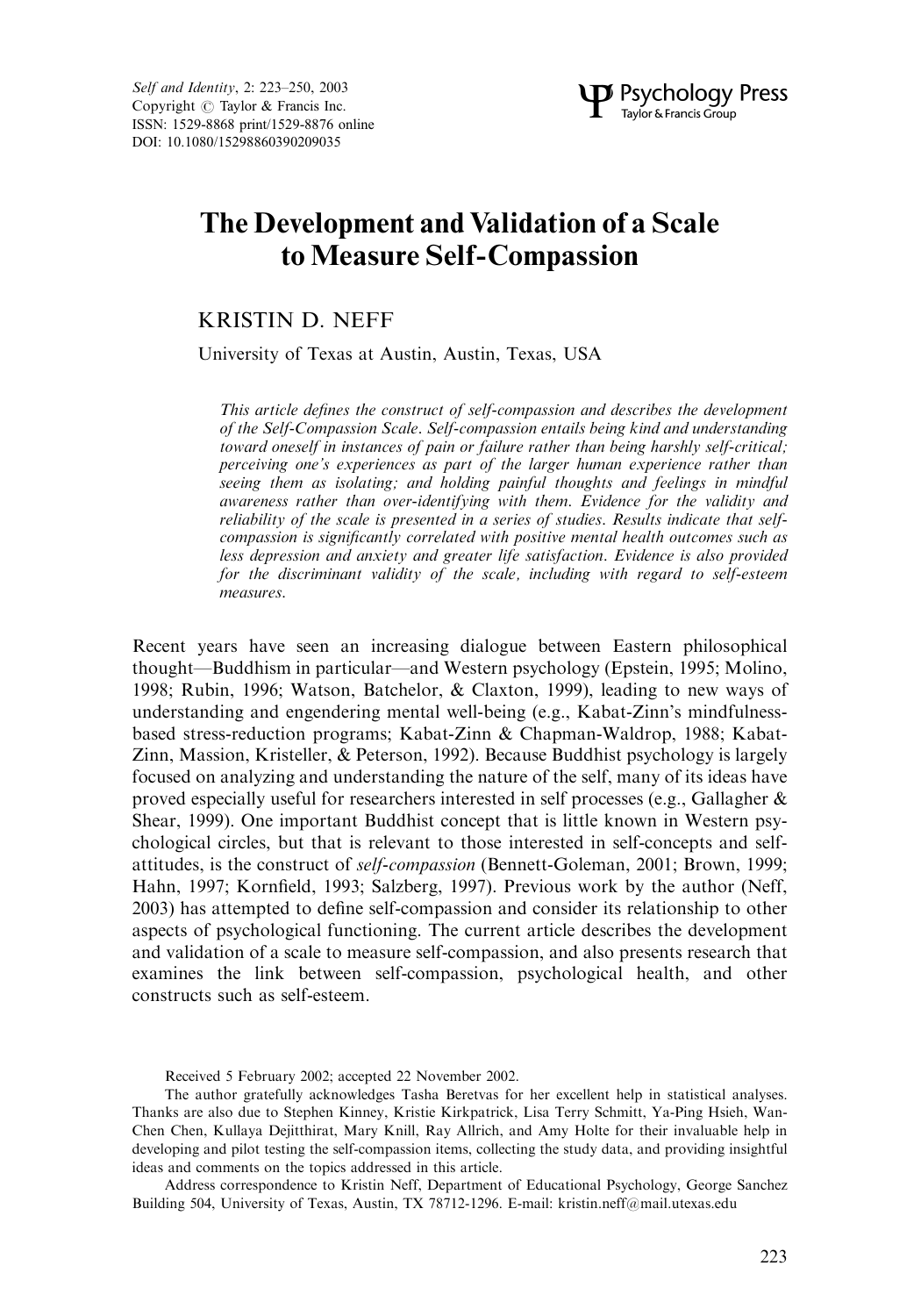In the West, compassion is usually conceptualized in terms of compassion for others, but in Buddhist psychology, it is believed that it is as essential to feel compassion for oneself as it is for others. The definition of self-compassion, moreover, is not distinguished from the more general definition of ''compassion.'' Compassion involves being open to and moved by the suffering of others, so that one desires to ease their suffering. It also involves offering others patience, kindness and nonjudgmental understanding, recognizing that all humans are imperfect and make mistakes. Similarly, self-compassion involves being open to and moved by one's own suffering, experiencing feelings of caring and kindness toward oneself, taking an understanding, nonjudgmental attitude toward one's inadequacies and failures, and recognizing that one's own experience is part of the common human experience (Neff, 2003).

Because self-compassion is directly related to feelings of compassion and concern for others, being self-compassionate does not entail being selfish or selfcentered, nor does it mean that one prioritizes personal needs over those of others. Instead, self-compassion entails acknowledging that suffering, failure, and inadequacies are part of the human condition, and that all people—oneself included—are worthy of compassion. Self-compassion is also distinct from self-pity (Goldstein  $\&$ Kornfield, 1987). When individuals feel self-pity they typically feel highly disconnected from others. They become engrossed by their own problems and forget that others in the world are experiencing similar (or perhaps worse) difficulties. Because individuals become carried away by their feelings, self-pity also tends to exaggerate the extent of personal suffering. This process can be termed ''overidentification,'' in that one's sense of self becomes so immersed in one's subjective emotional reactions that it becomes difficult to distance oneself from the situation and adopt a more objective perspective (Bennett-Goleman, 2001). The process of self-compassion, in contrast, requires that one engage in metacognitive activity that allows for recognition of the related experiences of self and other. This process tends to break the cycle of self-absorption and over-identification, thus decreasing egocentric feelings of separation while increasing feelings of interconnectedness. It also tends to put one's personal experiences into greater perspective, so that the extent of one's suffering is seen with greater clarity.

For this reason, a compassionate attitude toward oneself can be said to entail the equilibrated mental perspective known as mindfulness (Goldstein & Kornfield, 1987; Gunaratana, 1993; Hahn, 1976; Kabat-Zinn, 1994; Langer, 1989). Mindfulness is a nonjudgmental, receptive mind state in which individuals observe their thoughts and feelings as they arise without trying to change them or push them away, but without running away with them either (Hayes, Strosahl, & Wilson, 1999; Martin, 1997; Teasdale et al., 2000). In order for individuals to fully experience self-compassion, they must adopt a mindful perspective: They must not avoid or repress their painful feelings, as it is necessary to acknowledge one's feelings in order to feel compassion for them, but they must not become overidentified with their feelings either, as a certain amount of ''mental space'' (Scheff, 1981) is necessary to extend oneself kindness and recognize the broader human context of one's experience.

Self-compassion, therefore, entails three basic components: 1) extending kindness and understanding to oneself rather than harsh self-criticism and judgment; 2) seeing one's experiences as part of the larger human experience rather than as separating and isolating; and 3) holding one's painful thoughts and feelings in balanced awareness rather than over-identifying with them. These aspects of selfcompassion are experienced differently and are conceptually distinct, but they also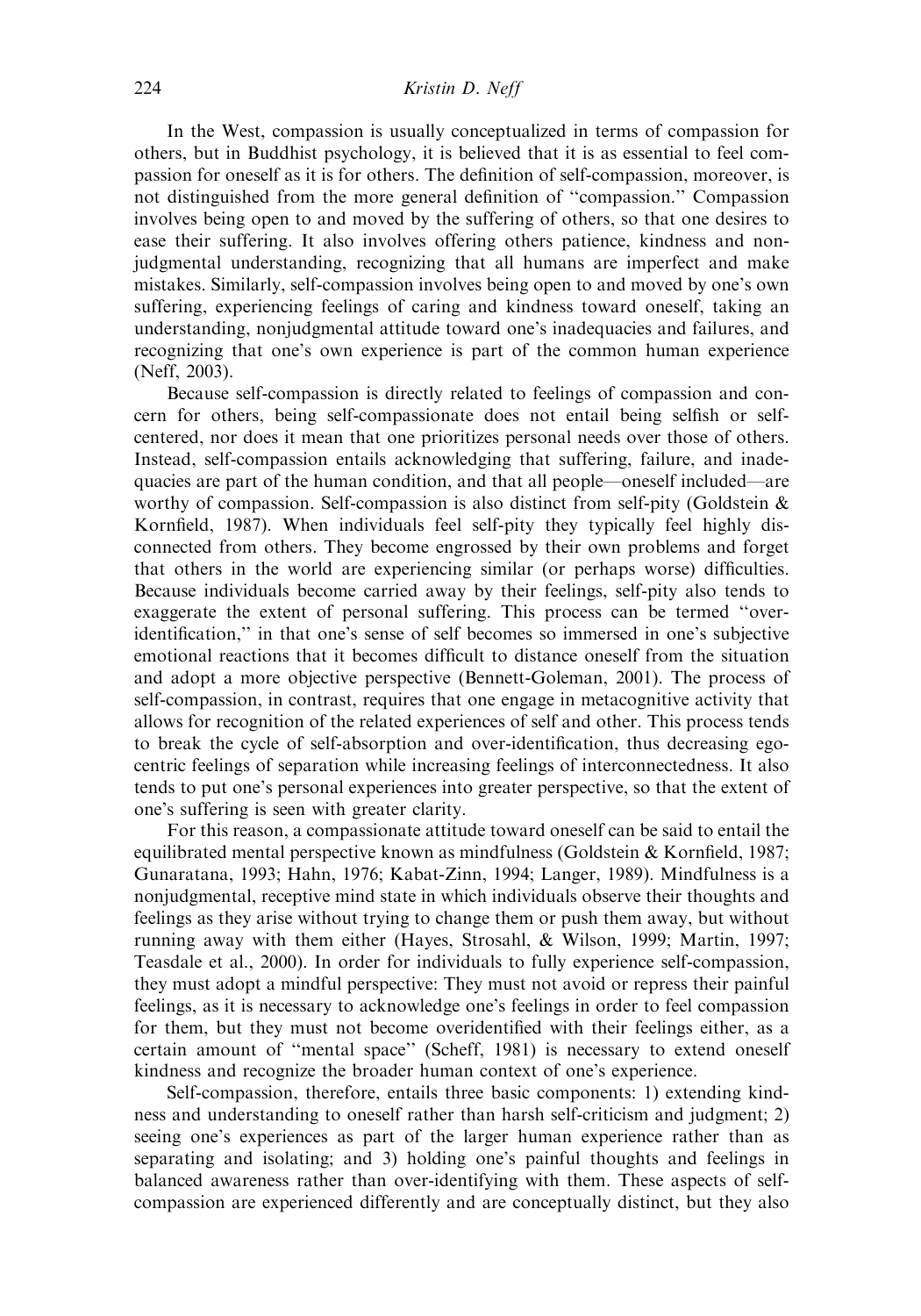tend to engender one another. For instance, the accepting, detached stance of mindfulness lessens self-judgment. Conversely, if one stops judging and berating oneself long enough to experience a degree of self-kindness, the impact of negative emotional experiences will be lessened, making it easier to maintain balanced awareness of one's thoughts and emotions. Similarly, realizing that suffering and personal failures are shared with others lessens the degree of blame and harsh judgment placed on oneself, just as a lessening of self-judgment can soften feelings of uniqueness and isolation.

Although it is possible that individuals sometimes adopt a self-compassionate attitude as a pretext for being complacent, passive, or to avoid taking responsibility for one's harmful actions, this is unlikely to occur when feelings of self-compassion are complete and genuine. Although self-compassion requires that one not be harshly judgmental toward oneself, the mindfulness component of self-compassion suggests that one's failings are seen clearly rather than being ignored or disregarded.<sup>1</sup> Moreover, truly having compassion for oneself entails desiring health and well-being for oneself, which means gently encouraging change where needed and rectifying harmful or unproductive patterns of behavior. Thus, self-compassion should counteract complacency as long as mindfulness is present.

In many ways, self-compassion can be viewed as a useful emotional regulation strategy, in which painful or distressing feelings are not avoided but are instead held in awareness with kindness, understanding, and a sense of shared humanity. Thus, negative emotions are transformed into a more positive feeling state, allowing for the clearer apprehension of one's immediate situation and the adoption of actions that change oneself and/or the environment in appropriate and effective ways (Folkman & Moskowitz, 2000; Isen, 2000). For this reason, self-compassion may be an important aspect of emotional intelligence, which involves the ability to monitor one's own emotions and to skillfully use this information to guide one's thinking and actions (Salovey & Mayer, 1990). Self-compassionate individuals should evidence better mental health outcomes than those who lack self-compassion, such as a lower incidence of anxiety and depression, because their experiences of pain and failure are not amplified and perpetuated through harsh self-condemnation (Blatt, Quinlan, Chevron, McDonald, & Zuroff, 1982), feelings of isolation (Wood, Saltzberg, Neale, & Stone, 1990), or over-identification with thoughts and emotions (Nolen-Hoeksema, 1991). Also, having compassion for oneself implies that individuals will try to prevent the experience of suffering in the first place, giving rise to proactive behaviors aimed at promoting or maintaining well-being (e.g., taking time off from work before becoming overly stressed).

Because self-compassion transforms negative self-affect (i.e., feeling bad about one's inadequacies or failures) into positive self-affect (i.e., feeling kindness and understanding toward oneself), self-compassion may entail many of the psychological benefits that have been associated with high self-esteem, but with fewer of its negative corollaries. Many psychologists have argued that an over-emphasis on evaluating and liking oneself may lead to narcissism, self-absorption, self-centeredness, and a lack of concern for others (Damon, 1995; Finn, 1990; Seligman, 1995). Others have claimed that it leads to distortions in self-knowledge (Sedikkides, 1993; Taylor & Brown, 1988), increased prejudice toward out-groups (Aberson, Healy, & Romero, 2000), and violence and aggression against those perceived to threaten the ego (Baumeister, Smart, & Boden, 1996). With self-compassion, however, one can experience positive emotions toward oneself without having to protect or bolster one's self-concept. This is because self-compassion is not based on the performance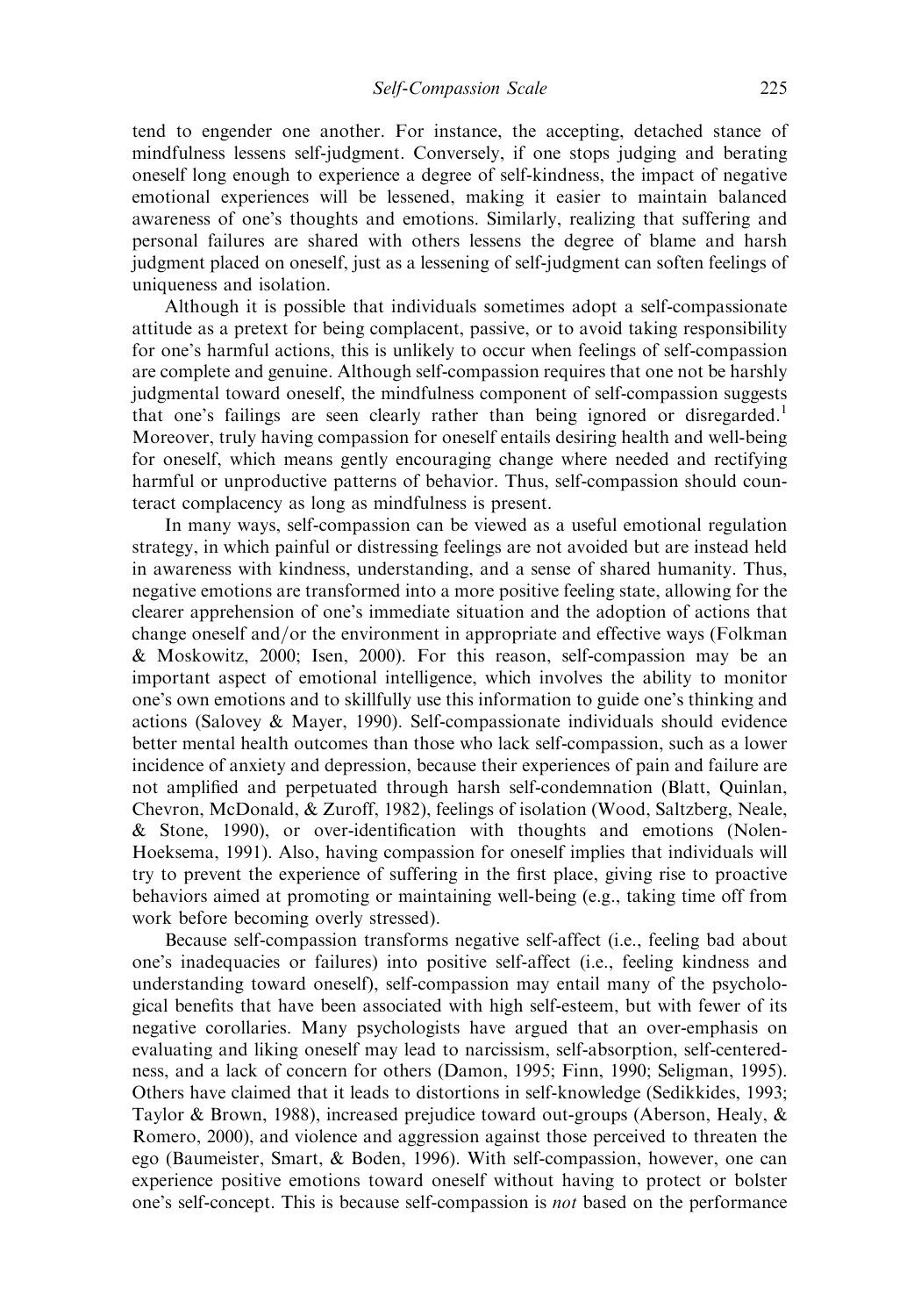evaluations of self and others, or on congruence with ideal standards. In fact, selfcompassion circumvents the entire evaluation process altogether (positive or negative), focusing instead on feelings of kindness and understanding toward oneself and the recognition of one's common humanity. Thus, self-compassion should not be associated with the tendencies toward narcissism and self-centeredness that have been associated with high self-esteem (Baumeister, Bushman, & Campbell, 2000; Raskin, Novacek, & Hogan, 1991; Watson & Hickman, 1995).

While there are good theoretical reasons to believe that having compassion for oneself promotes mental well-being, the construct has not yet been examined empirically. The remainder of this article, therefore, reports the results of an attempt to create a scale that measures self-compassion. The research has two main goals: 1) to create a valid and reliable scale that accurately assesses levels of self-compassion as conceptualized in Buddhist psychology, and 2) to empirically examine the psychological outcomes associated with different levels of self-compassion. The scale was designed to measure the three main components of self-compassion on separate subscales (self-kindness versus self-judgment, common humanity versus isolation, and mindfulness versus over-identification), with the intention of summing the subscale scores to create a total score that would represent a participant's overall level of self-compassion. The inclusion of subscales in the measure was theoretically motivated, so that the constituent components of self-compassion would be reflected in the scale design. However, the subscales were expected to be highly intercorrelated, and the main object of the scale was to measure self-compassion as a single overarching construct.

## Pilot Testing of Items for the Self-Compassion Scale

The first step taken to begin constructing the Self-Compassion Scale was to pilot test potential items for the scale. Pilot testing was conducted among undergraduate students at a large southwestern university, and included two separate phases. The initial phase of pilot testing involved 68 participants (30 males, 38 females; M age  $=$  21.7 years;  $SD = 2.32$ ) who met in small focus groups of three to five persons. Participants answered a series of open-ended questions about processes relevant to self-compassion, tailored to explore each of the main components of the construct. The purpose of the sessions was to identify how people naturally spoke about their reactions to experiences of pain or failure so that scale items could be generated that would be relevant and easily understood by the average person. Toward the end of the session we explained the idea of self-compassion to participants, asked if they thought they had it, and what its potential benefits and drawbacks might be. Very few had heard of the term self-compassion or said that they explicitly tried to practice it (and those few had typically been involved in therapy). However, most were intrigued by the idea and thought it would be much more productive than ''beating yourself up.'' A commonly expressed fear was that ''too much'' selfcompassion could lead to ''letting yourself get away with anything.'' Next, participants were asked to fill out a brief questionnaire containing a number of potential scale items (designed to represent both the positive and negative aspects of each subscale) previously generated by the researchers. Participants then gave feedback about the items in terms of their comprehensibility and relevance to the topics just discussed in the group. Every week the set of potential scale items was modified and expanded, so that by the end of eight weeks of testing, a large pool of potential scale items had been generated.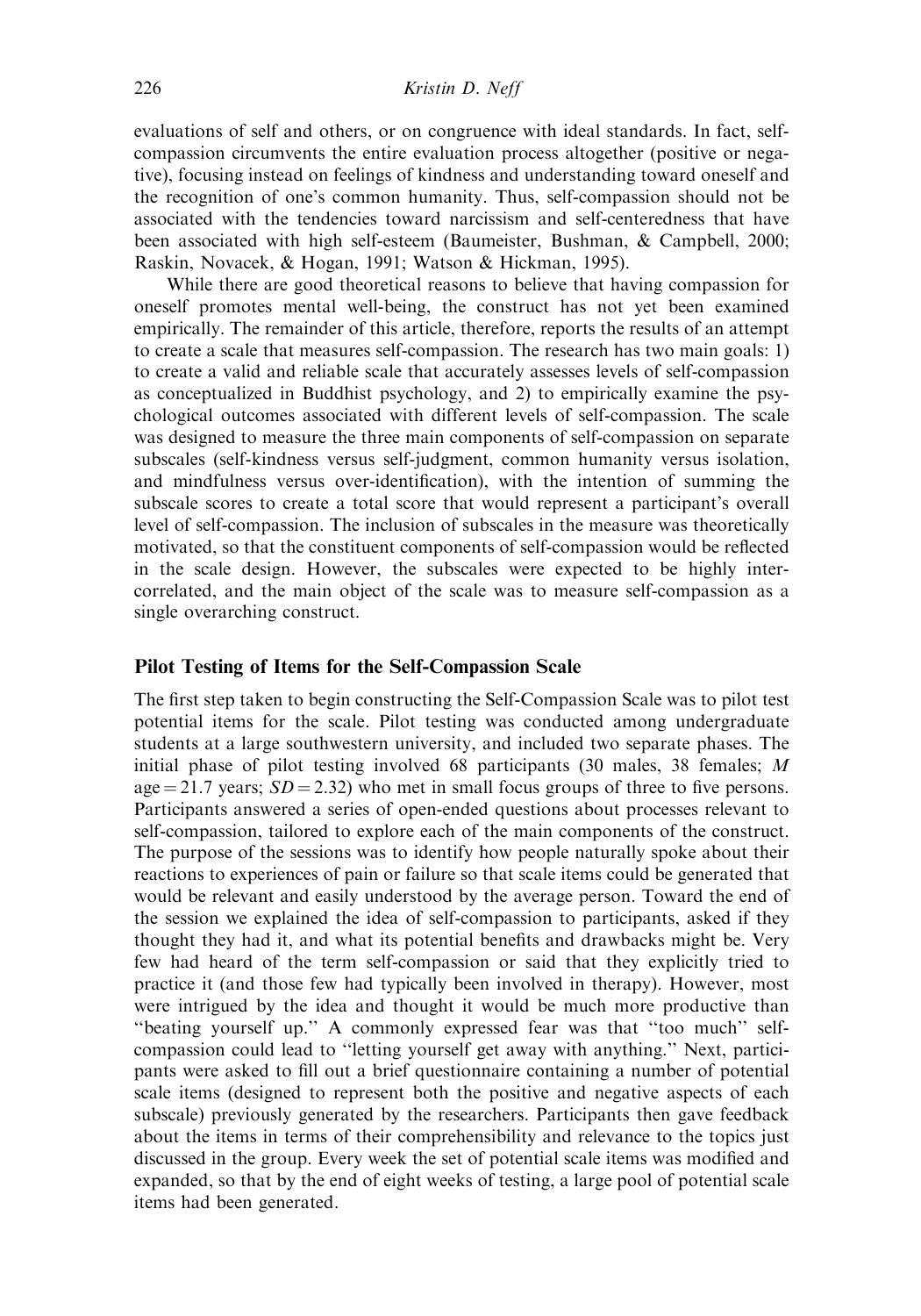Self-Compassion Scale 227

In order to determine the comprehensibility of the potential items among individuals who had not previously discussed the topic of self-compassion in focus groups, and who therefore would not be primed to understand their meaning, a second phase of pilot testing involved adminstering the items to an additional group of 71 participants (24 males, 47 females; M age = 21.3 years;  $SD = 2.03$ ) who were only told that they were taking a survey on self-attitudes. Participants were asked to check any items that seemed unclear or confusing, and items checked more than once were subsequently deleted from the pool. In addition, participants were given a brief set of items corresponding to values and beliefs that more self-compassionate individuals should tend to endorse, to provide additional assurance that the selfcompassion items were measuring the construct as it had been theoretically defined. Results supported our expectations. Significant correlations were found between participants' "rough" self-compassion score (as measured by averaging their responses to all the potential scale items) and convictions such as: ''I believe it is important for me to be as kind and caring toward myself as I am to other people'' and ''In order to be truly alive, I believe it's important to accept and be in touch with all of my feelings—positive or negative.''

## Study 1

The next phase of scale construction, Study 1, involved administering the pool of potential self-compassion items to a larger group of participants, so that final scale items could be selected depending on their reliability and factor loadings on intended subscale scores. One way that the content validity of the scale was assessed was by asking participants whether or not they tended to be kinder to themselves or others, expecting that those high in self-compassion would tend to say that they were equally kind to self and others, while those low in self-compassion would tend to say that they were kinder to others than to themselves. The convergent validity of the Self-Compassion Scale was assessed by including other, more established scales that tap into related constructs. Given that self-compassion entails extending oneself kindness rather than harsh self-judgment, it was expected that scores on the Self-Compassion Scale would have a negative correlation with scores on a measure of self-criticism. It was expected that the scale would have a positive correlation with a measure of social connectedness, given that self-compassion entails seeing one's suffering in light of common human experience. Finally, since self-compassion entails mindfulness of one's emotions, it was expected that the Self-Compassion Scale would show a positive correlation with measures of emotional intelligence. However, it was expected that correlations between the Self-Compassion Scale and these other three measures would not be so high as to suggest that they were actually measuring the same construct, and thus it was anticipated that the comparisons could also provide some evidence supporting the discriminant validity of the scale. To ensure that responses to the scale were not merely reflecting the need for social approval, a social desirability scale was also included.

Other measures were included to help determine if self-compassion would be predictive of mental well-being. It was expected that individuals who are selfcompassionate would evidence greater psychological health than those with low levels of self-compassion, due to their relative lack of harsh self-judgment, feelings of separation, and over-identification with negative thoughts and emotions. In past research, these behaviors have been shown to be highly associated with maladaptive outcomes (Blatt et al., 1982; Nolen-Hoeksema, 1991; Wood et al., 1990). Thus, it was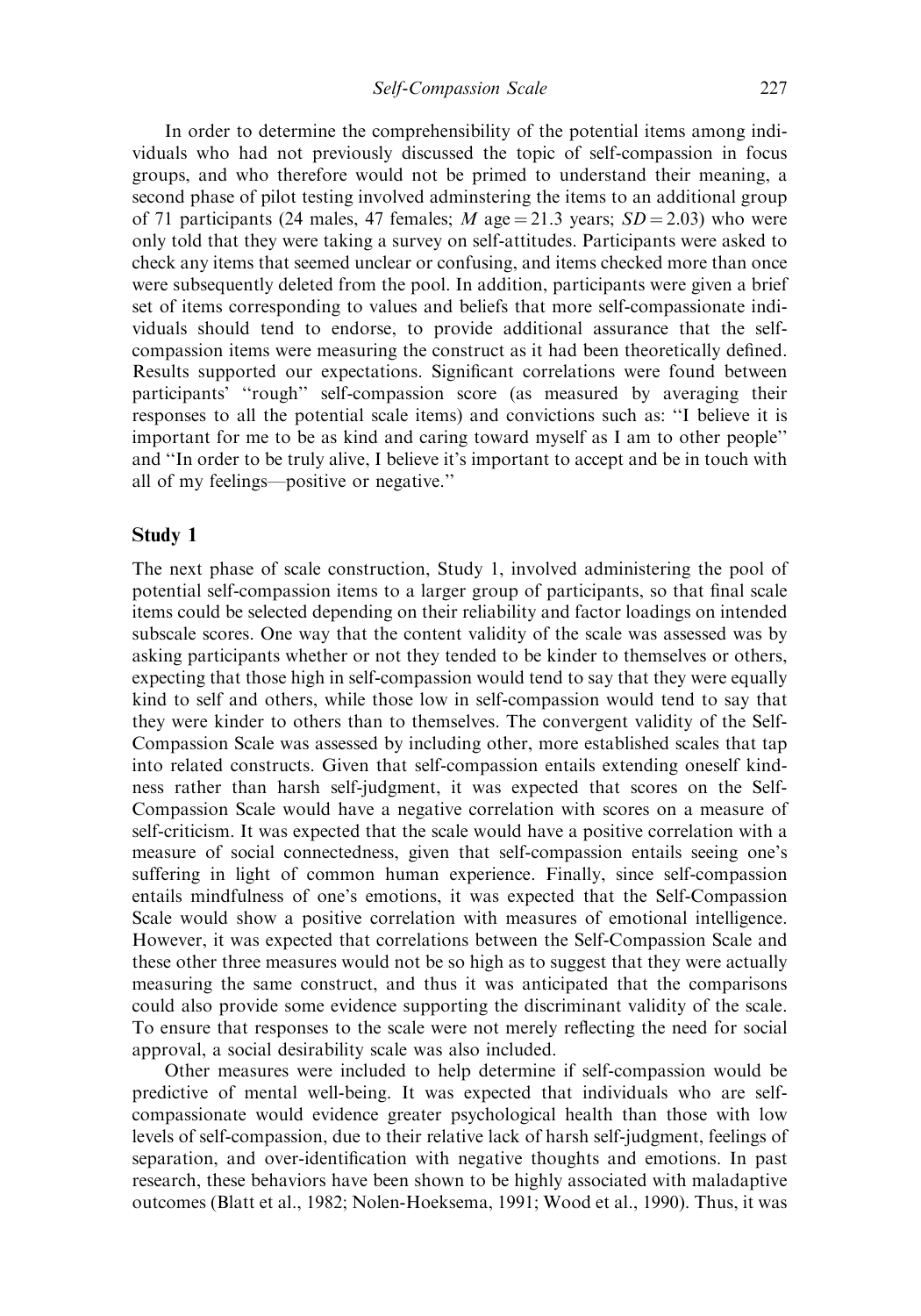expected that participants with higher levels of self-compassion would have lower levels of depression and anxiety, and higher levels of life satisfaction.

Moreover, it was predicted that self-compassion would be negatively related to neurotic perfectionism. Blatt (1995) has argued that some individuals set unattainable goals of perfection for themselves because they are driven by the need to continually escape feelings of inferiority. This type of striving he labels neurotic, distinguishing it from adaptive or normal perfectionism associated with high personal standards and achievement goals. Those who are more accepting of themselves and their own human fallibility should be less likely to evidence neurotic perfectionism. However, it was hypothesized that self-compassionate individuals would *not* evidence lower levels of ''adaptive'' perfectionism. In contrast to the assumption that ''too much'' selfcompassion leads to complacency or a lowering of personal standards and achievement goals, the compassionate desire for one's own well-being should mean that one is still motivated to achieve (though perhaps without the excessive drive that may stem from attempts bolster one's self-image). Thus, self-compassion was not expected to be significantly associated with levels of personal standards.

The study also explored sex differences in self-compassion. Because females are often said to have a more interdependent sense of self (Cross & Madson, 1997; Gilligan, 1988) and to be more empathetic than males (Eisenberg & Lennon, 1983; Zahn-Waxler, Cole, & Barrett, 1991), one might expect women to be more selfcompassionate than men. On the other hand, there is research evidence to suggest that females tend to be more self-critical and to have more of ruminative coping style than males (Leadbeater, Kuperminc, Blatt, & Hertzog, 1999; Nolen-Hoeksema, Larson, & Grayson, 1999), suggesting that females may have lower levels of selfcompassion. Because of these conflicting expectations, no hypotheses regarding sex differences in self-compassion were advanced.

#### Method

#### Participants and Procedures

Participants included 391 undergraduate students (166 men; 225 women; M age 20.91 years;  $SD = 2.27$ ) who were randomly selected from an educational-psychology subject pool at a large southwestern university. The ethnic breakdown of the sample was 58% White, 21% Asian, 11% Hispanic, 4% Black, and 6% Other. Participants filled out a self-report questionnaire while meeting in groups of no more than 30.

#### Measures

Self-compassion scale items. Participants were administered the set of 71 selfcompassion items that had been previously generated in pilot testing. Approximately one-third of the items were intended to tap into the self-kindness versus selfjudgment component of self-compassion, another third the common humanity versus isolation component, and the remaining third the mindfulness versus overidentification component. Items were worded so that they represented the positive and negative aspect of each component in roughly equal proportions. Participants were instructed to indicate how often they acted in the manner stated in each of the items on a scale of 1 (almost never) to 5 (almost always).

Responses to items assessing the three components of self-compassion were analyzed separately using exploratory factor analysis (EFA). Items with loadings lower than 0.40 were omitted from final versions of the subscales. The final versions were then analyzed using confirmatory factor analysis (CFA) to assess the goodness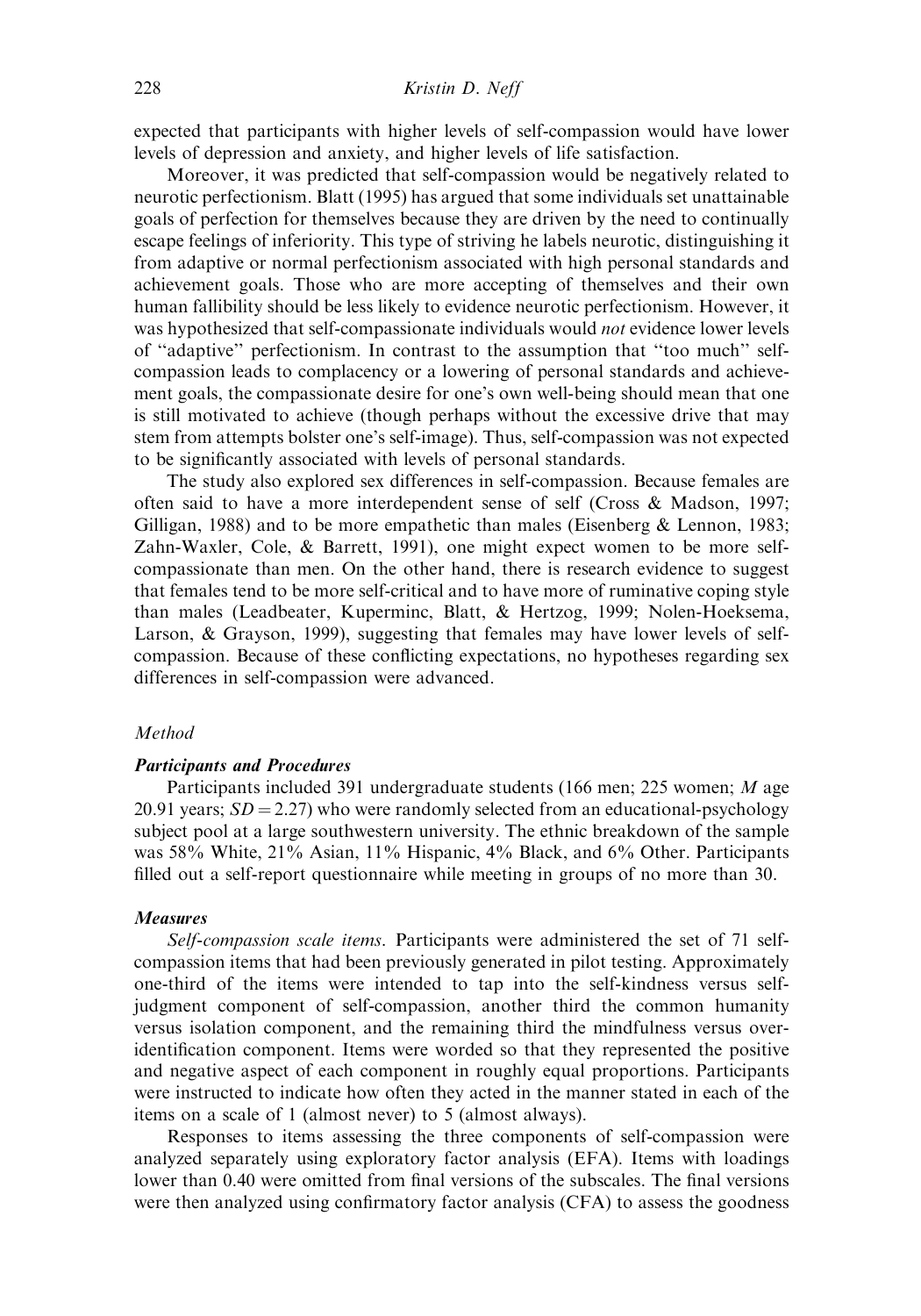of fit of the model to the data. A second model including a single higher-order selfcompassion factor explaining the inter-correlations between the six subscale factors was also assessed using CFA.

Kindness toward self and other. A single item asked if participants tended to be kinder to themselves or others. Possible responses were given on a five-point scale ranging from "I'm a lot kinder to myself than I am to others" (score of 2), "I'm a little kinder to myself than I am to others'' (score of 1), ''I'm kind to myself and others the same amount'' (score of 0), ''I'm a little kinder to others than I am to myself" (score of  $-1$ ), "I'm a lot kinder to others than I am to myself" (score of  $-2$ ).

Social desirability. A short form (10 items) of the Marlowe-Crowne Social Desirability scale developed by Strahan and Gerbasi (1972) was given to participants. This version of the Marlowe-Crowne scale has been found to have better psychometric properties than others (Fischer & Fick, 1993), including the original 33-item form (Crowne & Marlowe, 1960).

Self-criticism. Participants were given the Self-Criticism subscale of Blatt, D'Afflitti, and Quinlan's (1976) Depressive Experiences Questionnaire (DEQ). The scale measures the degree of agreement with statements such as ''I tend to be very critical of myself'' and ''I have a difficult time accepting weaknesses in myself.'' The scale has been shown to have high internal reliability and test-retest reliability in prior research (Blatt et al., 1982).

Connectedness. The Social Connectedness Scale (Lee & Robbins, 1995) measures the degree of interpersonal closeness that individuals feel between themselves and other people, both friends and society. Sample items include: ''I feel disconnected from the world around me'' and ''I don't feel related to anyone.'' Higher scores represent a stronger sense of belonging. The scale has been shown to have good internal and test-retest reliability in past research (Lee & Robbins, 1995, 1998).

Emotional intelligence. The Trait Meta-Mood Scale (Salovey, Mayer, Goldman, Turvey, & Palfai, 1995) was developed to measure individual differences in the ability to reflect upon and manage one's emotions. The scale contains three subscales intended to capture different aspects of emotional intelligence: 1) Attention—the degree of attention that individuals devote to their feelings; 2) Clarity—the clarity of individuals' experience of their feelings; and 3) Repair—individuals' ability to regulate their mood states. Sample items from the Attention, Clarity, and Repair subscales are, respectively: ''I often think about my feelings''; ''I almost always know exactly how I feel''; and ''When I become upset I remind myself of all the pleasures in life.'' The scale has been shown to have good reliability in past research (McCarthy, Moller, & Fouladi, 2001; Salovey et al., 1995).

Perfectionism. Participants were given the Almost Perfect Scale—Revised (Slaney, Mobley, Trippi, Ashby, & Johnson, 1996). This is one of the few measures of perfectionism that distinguishes between neurotic perfectionism and adaptive perfectionism. The 7-item Standards subscale measures level of personal standards (i.e., adaptive perfectionism) with items such as ''I have high standards for my performance at work or at school.'' The 12-item Discrepancy subscale measures distress caused by the discrepancy between performance and standards (i.e., neurotic perfectionism) with items such as ''My best just never seems to be good enough for me.'' The validity and reliability of the scale has been demonstrated in past research (Slaney et al., 1996; Slaney, Rice, & Ashby, in press).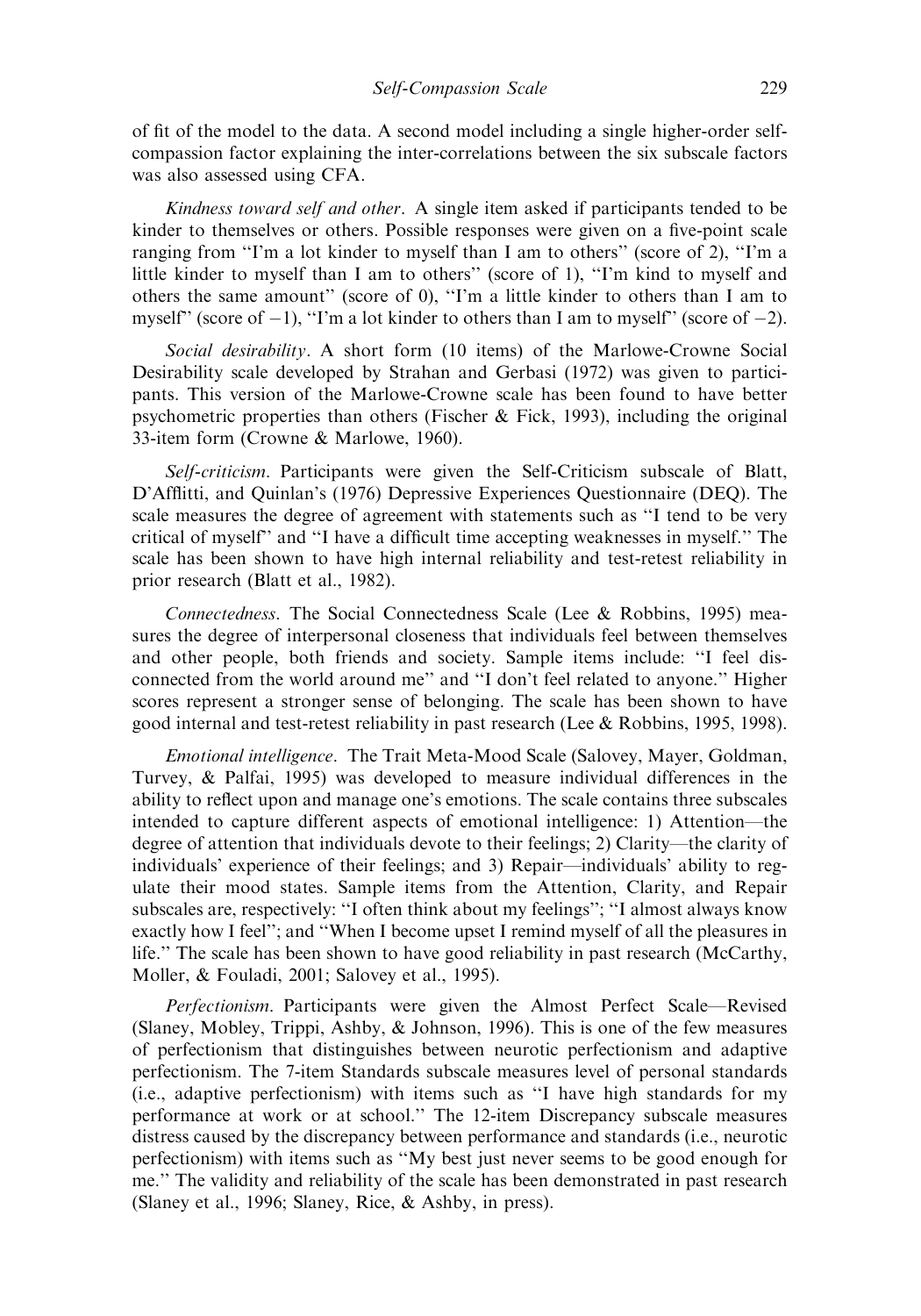Anxiety. The study employed the Speilberger State-Trait Anxiety Inventory– Trait form (Speilberger, Gorsuch, & Lushene, 1970), a commonly used 20-item anxiety questionnaire that has been found to have good psychometric properties.

Depression. The Beck Depression Inventory (Beck, Ward, Mendelson, Mock, & Erbaugh, 1961), a well-known 21-item questionnaire that assesses cognitive, affective, motivational, and somatic symptoms of depression, was given to participants. Test–retest reliability of the BDI is adequate, as is its internal consistency and validity with both clinical and nonclinical samples (Beck, Steer, & Garbin, 1988).

Life satisfaction. Participants received the Diener's Satisfaction with Life Scale (Diener, Emmons, Larsen, & Griffin, 1985), a commonly used 5-item measure of global life satisfaction that has been found to have good internal reliability, test– retest reliability and validity.

#### Results

#### Factor Structure of the Self-Compassion Scale (SCS)

Self-kindness versus self-judgment. Ten of the original 18 items designed to assess the self-kindness versus self-judgment component of self-compassion were selected for the final version of the subscale. A CFA was conducted investigating the fit of a one-factor model to responses on these ten items. It was found that a one factor model did not fit the data sufficiently well ( $NNFI = .80$ ; CFI = .84). It was hypothesized that the self-kindness items (e.g., ''I try to be understanding and patient towards those aspects of my personality I don't like'') and self-judgment items (e.g., ''When I see aspects of myself that I don't like, I get down on myself'') might be forming two separate factors. Therefore, the five self-kindness items were modeled to load on one factor while the remaining five self-judgment items were modeled to load on a second, correlated factor. This two-factor model proved to demonstrate adequate fit to the data (NNFI = .88; CFI = .91). Internal consistency reliability was .78 for the fiveitem Self-Kindness subscale and .77 for the five-item self-judgment subscale.

Common humanity versus isolation. A similar pattern was found for the set of items designed to assess the common humanity versus isolation component of selfcompassion. A one-factor model did not fit the responses to the final eight items selected (NNFI  $=$  .43; CFI  $=$  .59). However, a two-factor model with four "common" humanity" items (e.g., "I try to see my failings as part of the human condition") and four ''isolation'' items (e.g., ''When I fail at something that's important to me, I tend to feel alone in my failure") was found to fit the data well (NNFI = .99;  $CFI = .99$ ). Internal consistency reliability was .80 for the four-item Common Humanity subscale and .79 for the four-item isolation subscale.

Mindfulness versus over-identification. Once again, a one-factor model did not fit  $(NNFI = .76; CFI = .83)$  the responses to the eight items selected for the mindfulness versus overidentification component. However, a two-factor model with the mindfulness items (e.g., ''When something upsets me I try to keep my emotions in balance'') loading on a separate factor from the negatively worded over-identification items (e.g., ''When something painful happens I tend to blow the incident out of proportion'') fit the data well (NNFI = .94;  $CFI = .96$ ). Internal consistency reliability was .75 for the four-item Mindfulness subscale and .81 for the four-item Overidentification subscale.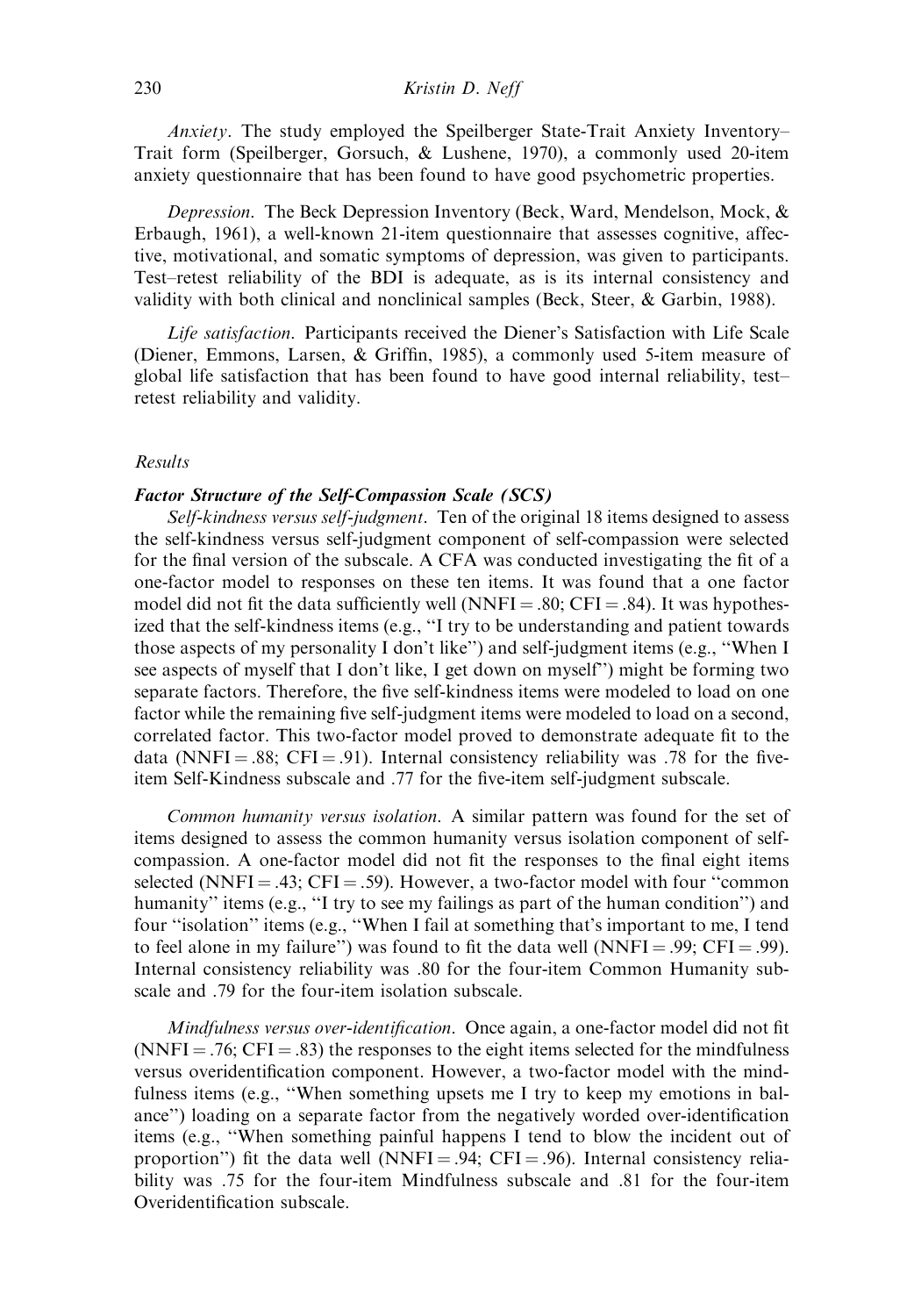Final six-factor model. An overall model CFA was conducted to assess the fit of the six intercorrelated factors to the 26 items selected for the final version of the Self-Compassion Scale (SCS). The model was found to fit the data adequately well  $(NNFI = .90; CFI = .91)$ , with each factor loading significantly different from zero  $(p < .001)$ . The standardized loadings are contained in Table 1. The estimated correlations between the factors are contained in Table 2. As can be seen, several of these intercorrelations between factors were quite strong. In addition, a higher-order

TABLE 1 Items and Factor Loadings for Six Self-Compassion Subscale Factors

| Item                                                                                                                 | Loading |
|----------------------------------------------------------------------------------------------------------------------|---------|
| Self-Kindness Subscale                                                                                               |         |
| I try to be understanding and patient towards those aspects of my<br>personality I don't like.                       | .73     |
| I'm kind to myself when I'm experiencing suffering.                                                                  | .74     |
| When I'm going through a very hard time, I give myself the caring<br>and tenderness I need.                          | .77     |
| I'm tolerant of my own flaws and inadequacies.                                                                       | .73     |
| I try to be loving towards myself when I'm feeling emotional pain.                                                   | .71     |
| Self-Judgment Subscale                                                                                               |         |
| When I see aspects of myself that I don't like, I get down on myself.                                                | .80     |
| When times are really difficult, I tend to be tough on myself.                                                       | .70     |
| I can be a bit cold-hearted towards myself when I'm experiencing<br>suffering.                                       | .74     |
| I'm disapproving and judgmental about my own flaws and<br>inadequacies.                                              | .72     |
| I'm intolerant and impatient towards those aspects of my<br>personality I don't like.                                | .65     |
| Common Humanity Subscale                                                                                             |         |
| When I feel inadequate in some way, I try to remind myself that<br>feelings of inadequacy are shared by most people. | .79     |
| I try to see my failings as part of the human condition                                                              | .75     |
| When I'm down and out, I remind myself that there are lots of other<br>people in the world feeling like I am.        | .75     |
| When things are going badly for me, I see the difficulties as part of<br>life that everyone goes through.            | .57     |
| <b>Isolation Subscale</b>                                                                                            |         |
| When I fail at something that's important to me I tend to feel alone<br>in my failure.                               | .75     |
| When I think about my inadequacies it tends to make me feel more<br>separate and cut off from the rest of the world. | .66     |
| When I'm feeling down I tend to feel like most other people are<br>probably happier than I am.                       | .66     |
| When I'm really struggling I tend to feel like other people must be<br>having an easier time of it.                  | .63     |

Continued.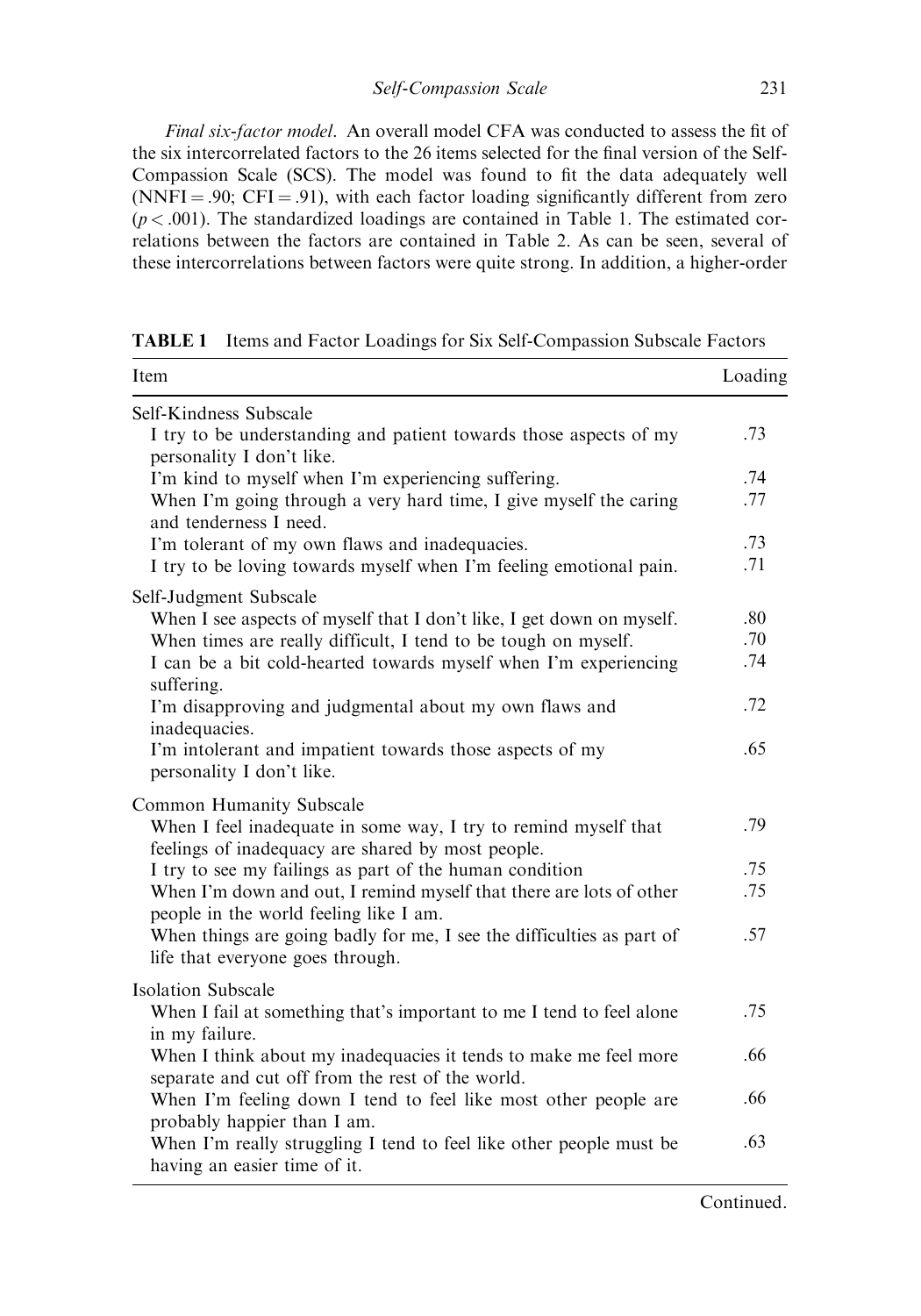| Item                                                                                     | Loading |
|------------------------------------------------------------------------------------------|---------|
| Mindfulness Subscale                                                                     |         |
| When something upsets me I try to keep my emotions in balance.                           | .68     |
| When I'm feeling down I try to approach my feelings with curiosity<br>and openness.      | .62     |
| When something painful happens I try to take a balanced view of<br>the situation.        | .75     |
| When I fail at something important to me I try to keep things in<br>perspective.         | .80     |
| Over-Identification Subscale                                                             |         |
| When something upsets me I get carried away with my feelings.                            | .65     |
| When I'm feeling down I tend to obsess and fixate on everything<br>that's wrong.         | .78     |
| When something painful happens I tend to blow the incident out of<br>proportion.         | .67     |
| When I fail at something important to me I become consumed by<br>feelings of inadequacy. | .71     |

CFA was conducted to determine if a single higher-order factor of self-compassion would explain the inter-correlations between the six factors. This model was found to fit the data marginally well (NNFI = .88; CFI = .90). An overall self-compassion score was calculated for each participant by reverse coding responses to the negatively worded items comprising the self-judgment, isolation, and over-Identification subscales, then calculating the means for each of the six subscales, and finally summing the means to create a total self-compassion score. Internal consistency for the 26-item SCS was .92.

Validity. First, in order to ensure that the SCS was not tainted by social desirability bias, a Pearson's correlation coefficient was calculated between the SCS and the Marlowe-Crowne Social Desirability scale, and a nonsignificant correlation was found:  $r = .05$ ,  $p = .34$ .

It was hypothesized that individuals with higher levels of self-compassion would be more likely to report that they were as kind to themselves as they were to others. Remember that responses to the self/other kindness question were given on a five-point scale ranging from  $-2$  ("I'm a lot kinder to others than I am to myself") to

|                      | F1     | F <sub>2</sub> | F3     | F4     | F5    | F6 |
|----------------------|--------|----------------|--------|--------|-------|----|
| Self-Kindness (F1)   |        |                |        |        |       |    |
| Self-Judgment (F2)   | $-.81$ |                |        |        |       |    |
| Common Humanity (F3) | .77    | $-.46$         |        |        |       |    |
| Isolation (F4)       | $-.75$ | .84            | $-.50$ |        |       |    |
| Mindfulness (F5)     | .87    | $-.67$         | .79    | $-.77$ |       |    |
| Over-identified (F6) | $-.73$ | .91            | $-.48$ | .87    | $-77$ |    |

TABLE 2 Inter-Correlations Between Factors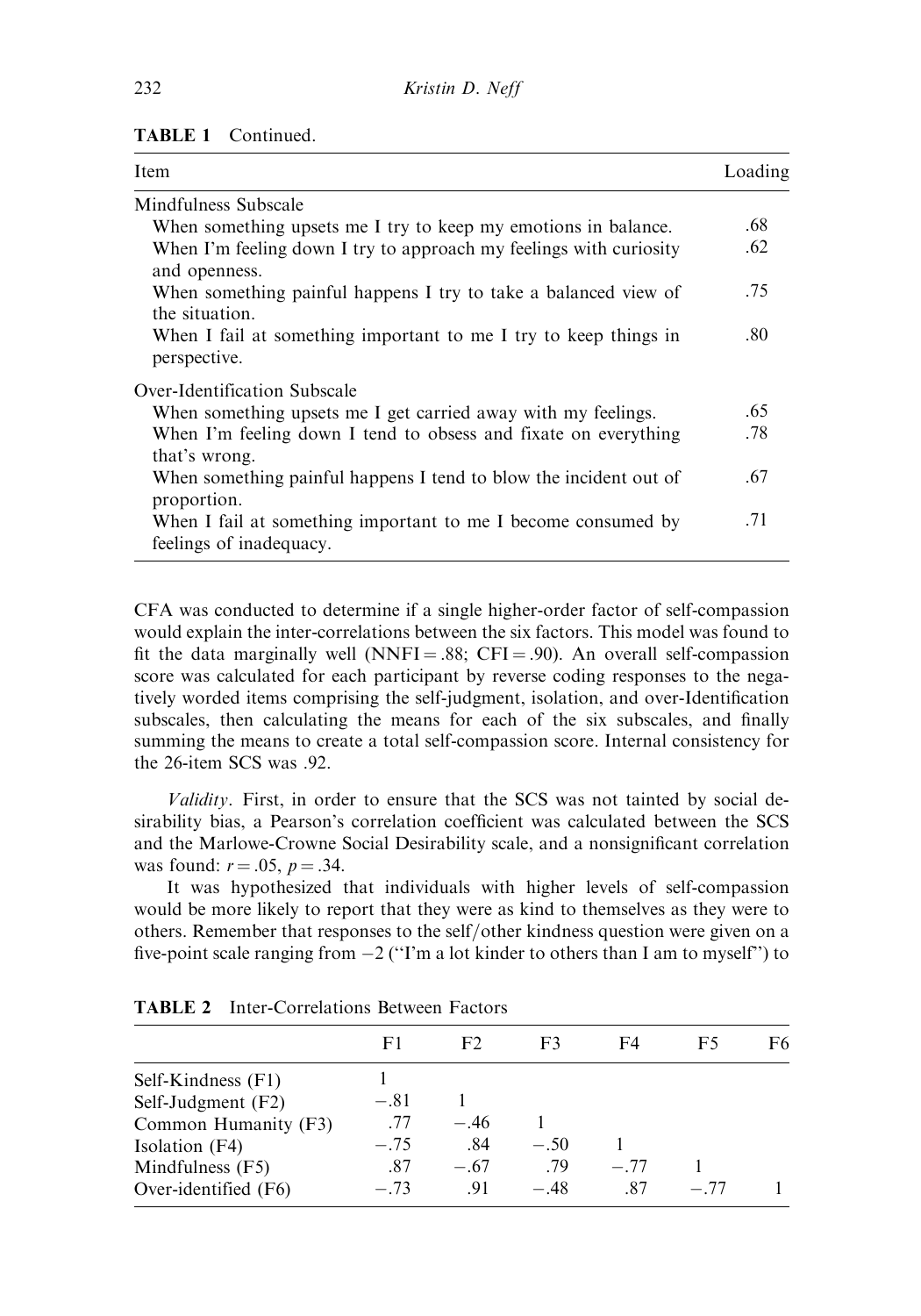2 (''I'm a lot kinder to myself than I am to others''), with zero at the midpoint (''I'm kind to myself and others the same amount''). Because those highest in selfcompassion were expected to have middle range response scores to this question, statistics that assess a linear relationships between variables (e.g., correlations) could not be used to test the hypothesis. Therefore, participants were evenly divided into quartiles based on their overall SCS scores, and their mean response scores to the  $self/other$  kindness question were compared. As expected, those highest in selfcompassion had middle-range scores: the bottom quartile's response to the self/other kindness item was  $M = -1.13$ ,  $SD = 0.90$ ; the next quartile's response was  $M = -0.60$ ,  $SD = 1.21$ ; the next quartile's response was  $M = -0.43$ ,  $SD = 1.07$ ; and the top quartile's response was  $M = 0.00$ ,  $SD = 0.97$ . Mean differences between groups were found to be significant at  $F(3, 386) = 19.67$ ,  $p < .001$ .

To test construct validity, Pearson's correlation coefficients were calculated between the SCS and other scales measuring similar constructs. As expected, the SCS was found to have a significant negative correlation with the Self-Criticism subscale of the DEQ,  $r = -.65$ ,  $p < .01$ , a significant positive correlation with the Social Connectedness scale,  $r = .41$ ,  $p < .01$ , and significant positive correlations with all three subscales of the Trait-Meta Mood Scale: Attention,  $r = .11$ ,  $p < .05$ , Clarity,  $r = .43$ ,  $p < .01$ , and Repair,  $r = .55$ ,  $p < .01$ .

Predictions of mental health. As expected, the SCS significantly predicted mental health outcomes (see Table 3). The SCS was found to have a significant negative correlation with the Beck Depression Inventory and the Speilberger Trait Anxiety Inventory, and a significant positive correlation with the Life Satisfaction Scale. Also as expected, the SCS was found to have a significant negative correlation with neurotic perfectionism as measured by the Discrepancy subscale of the Almost Perfect Scale, but a nonsignificant correlation with the Standards subscale (which measures level of personal standards). Because the correlation between selfcompassion and self-criticism reported above was fairly high, however, partial correlation coefficients were also calculated that controlled for the variance in mental health outcomes due to self-criticism (as measured by the DEQ) to ensure that the SCS was making an independent contribution to outcomes. It was found that the SCS significantly predicted mental health outcomes even when self-criticism was partialled out (see Table 3).

Sex differences. Men and women's overall self-compassion scores, as well as their scores on the six subscales, are presented in Table 4. Women had significantly

| Measure                             |         | Partial r |
|-------------------------------------|---------|-----------|
| Beck Depression Inventory           | $-.51*$ | $-21*$    |
| Speilberger Trait Anxiety Inventory | $-.65*$ | $-.33*$   |
| Satisfaction with Life Scale        | $.45*$  | $.20*$    |
| Almost Perfect Scale                |         |           |
| Discrepancy Subscale                | $-.57*$ | $-20*$    |
| <b>Standards Subscale</b>           | .07     | $-.01$    |

TABLE 3 Total and Partial Correlations (Controlling for Self-Criticism) Between the Self-Compassion Scale and Mental Health Measures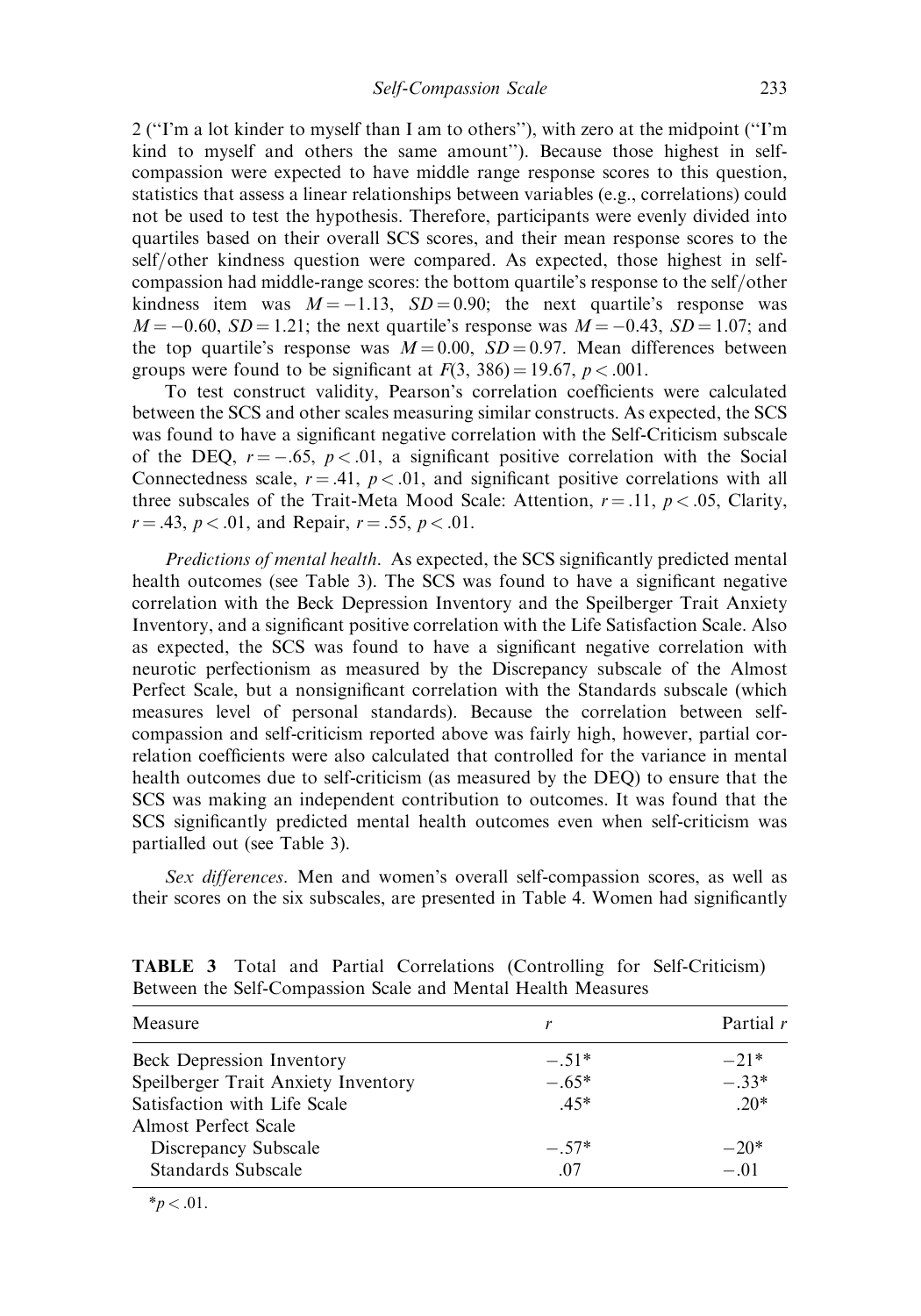|                              | Males |      |       | Females |       | Total Sample |  |
|------------------------------|-------|------|-------|---------|-------|--------------|--|
|                              | M     | SD   | M     | SD      | M     | SD.          |  |
| Self-Compassion <sup>a</sup> | 18.96 | 3.64 | 17.72 | 3.74    | 18.25 | 3.75         |  |
| Self-Kindness                | 3.12  | 0.75 | 3.00  | 0.75    | 3.05  | 0.75         |  |
| Self-Judgment                | 3.00  | 0.81 | 3.24  | 0.77    | 3.14  | 0.79         |  |
| Common Humanity              | 2.95  | 0.83 | 3.03  | 0.76    | 2.99  | 0.79         |  |
| Isolation                    | 2.90  | 0.94 | 3.09  | 0.90    | 3.01  | 0.92         |  |
| Mindfulness                  | 3.57  | 0.72 | 3.27  | 0.76    | 3.39  | 0.76         |  |
| Over-identification          | 2.78  | 0.97 | 3.25  | 0.90    | 3.05  | 0.96         |  |

TABLE 4 Means for the Overall Self-Compassion Scale (out of 30 points) and Six Subscales (out of 5 points), Sorted by Sex

<sup>a</sup>Overall self-compassion scores were calculated by reverse coding the self-judgment, isolation, and over-identification items then summing all six subscale means.

lower overall self-compassion scores than men:  $F(1, 389) = 10.83$ ,  $p < .001$ . Moreover, it was found that women reported significantly higher levels of self-judgment,  $F(1, 389) = 9.06, p < .005$ , isolation,  $F(1, 389) = 4.05, p < .05$ , and over-identification,  $F(1, 389) = 9.06$ ,  $p < .005$ , and significantly lower levels of mindfulness,  $F(1, 16)$  $389$ ) = 23.96, p < .0005 than men.

#### Discussion

The finding that the positively and negatively worded items intended to tap into the three main components of self-compassion (self-kindness versus self-judgment, common humanity versus isolation, and mindfulness versus over-identification) loaded on six factors rather than three was unexpected. However, it is not uncommon for positive and negative items in self-report measures to load on separate factors (Enos, 2001; Finney, 2001), and it is understandable why items did so in the present case. For instance, self-kindness and self-judgment are not mutually exclusive, so that having low levels of one behavior necessarily means having high levels of the other. A person may tend not to judge himself, but that doesn't necessarily mean that he typically takes proactive steps to be kind to himself either. Likewise, an individual may rarely feel isolated in instances of failure, but that doesn't necessarily mean she always puts her failure in the light of common human experience. In the same vein, just because one doesn't tend to over-identify and run away with negative thoughts and emotions, it doesn't necessarily mean that thoughts and emotions are held in mindful awareness (perhaps they are just ignored or repressed). Therefore, it makes sense theoretically that the positive and negative aspects of the three components of self-compassion should form six separate but correlated factors. It was also found that a single higher-order factor of self-compassion explained the intercorrelations between factors. In other words, self-compassion appears to be an overarching factor emerging out of the combination of subscale components rather than an underlying factor.

Findings also suggest that the Self-Compassion Scale demonstrates good construct validity. First, note that the Self-Compassion Scale did not significantly correlate with the social desirability measure, indicating that responses to the scale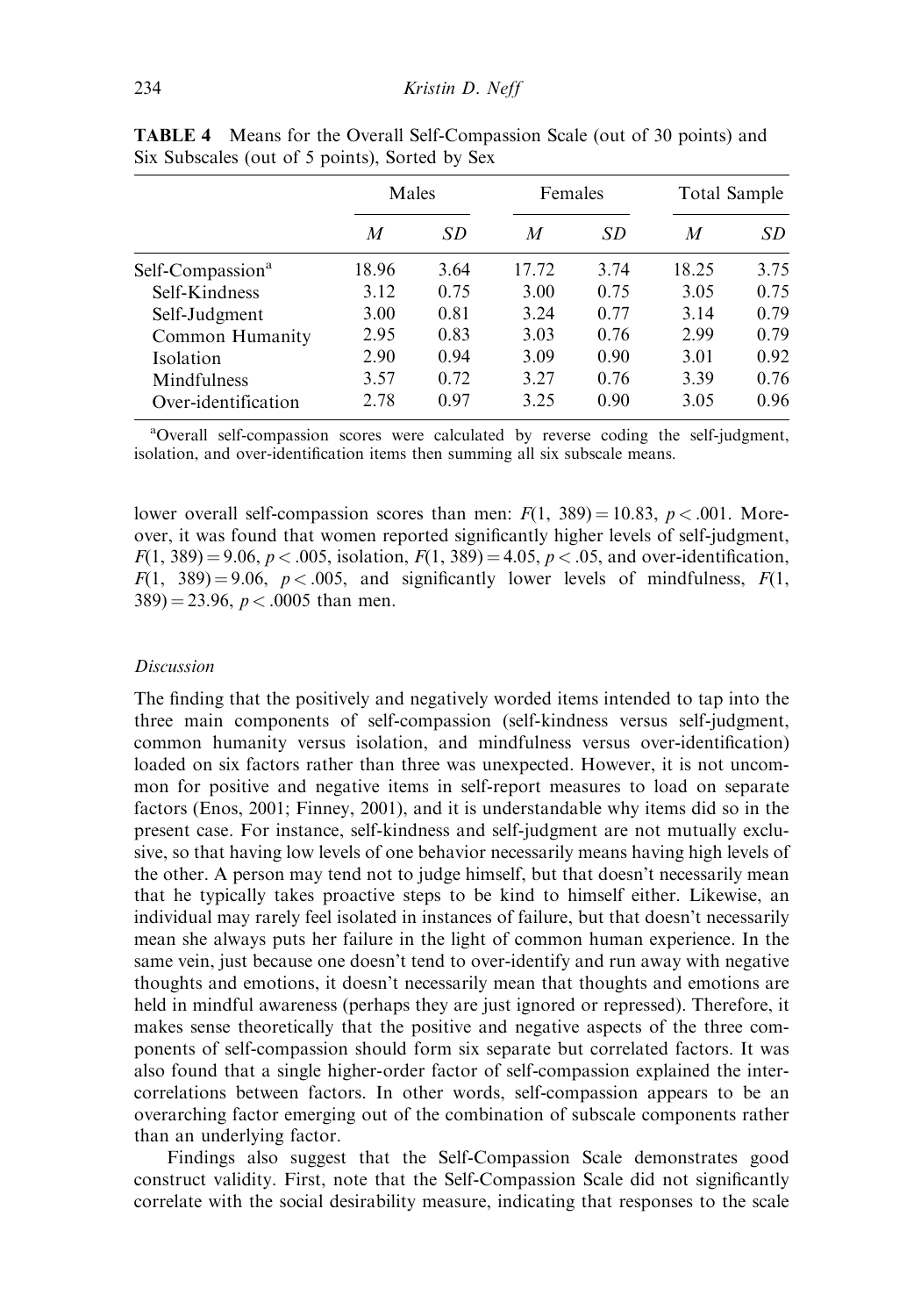are not merely representing a bias toward presenting oneself in a socially advantageous light. In terms of content validity, it was found that individuals with the highest levels of self-compassion reported that they tended to be equally kind to self and others, whereas those with lower levels of self-compassion tended to report that they were kinder to others than to themselves. Recognition that the self, as a member of humankind, deserves to be treated with the same patience and respect as others is an important feature of self-compassion. Convergent validity for the scale was also obtained. Self-compassion scores had a significant negative correlation with selfcriticism  $(-.65)$  and a significant positive correlation with a sense of social connectedness zz(.41), as had been predicted. As for associations with emotional intelligence, significant positive correlations were found with the Repair (.55) and Clarity (.43) subscales of the Trait Meta-Mood Scale. These findings were expected given that one should be able to regulate one's negative emotions and see them with clarity through the processes involved in giving oneself compassion. A weak but significant correlation was also found with the Attention subscale (.11). This smaller correlation is explainable by the fact that giving attention to one's negative emotions does not really differentiate between a ruminative, over-identified focus and a spacious, mindful focus, and therefore a larger correlation between self-compassion and attention should not be expected. Also note that the correlations with the selfcriticism, social connectedness, and emotional intelligence scales were all in the moderate range, indicating that the scales are measuring different constructs.

It was found that self-compassion had a significant negative correlation with anxiety and depression, and a significant positive correlation with life satisfaction. This suggests that self-compassion may be an adaptive process that increases psychological resiliency and well-being. Self-compassion also had a significant negative correlation with neurotic perfectionism, but a significant link was not found between self-compassion and high personal standards. This finding indicates that selfcompassionate individuals are more accepting and experience less distress when they fail to meet their personal standards, but that self-compassion does not lead to passivity in the sense that lower standards for oneself are adopted. Note that this set of results was also found when partial correlations were calculated that controlled for self-criticism, indicating that the Self-Compassion Scale predicts mental health outcomes independently of self-criticism. Of course, a lack of harsh self-judgment is a central feature of self-compassion, so the more accurate representation of the association between self-compassion and mental well-being would include the impact of self-criticism.

The study found that women reported having significantly less self-compassion than men. Differences on the self-compassion subscales indicated that in particular, women were more likely than men to engage in self-judgment, to feel isolated when confronted with painful situations, and to be more over-identified and less mindful of their negative emotions. These results are consistent with past findings that females tend to be more critical of themselves and tend to ruminate on their negative feelings more than males do (Leadbeater et al., 1999; Nolen-Hoeksema et al., 1999). Unfortunately, this tendency on the part of women has also been associated with a higher incidence of depression among females (Nolen-Hoeksema, 1987) Interestingly, women were *not* less likely than men to be kind and gentle to themselves or to see their experiences as part of common humanity. Given social norms requiring males to be tough and independent (Deaux  $&$  Kite, 1993), perhaps it is not surprising that males do not evidence a greater sense of kindness and connectedness in their self-attitudes than women.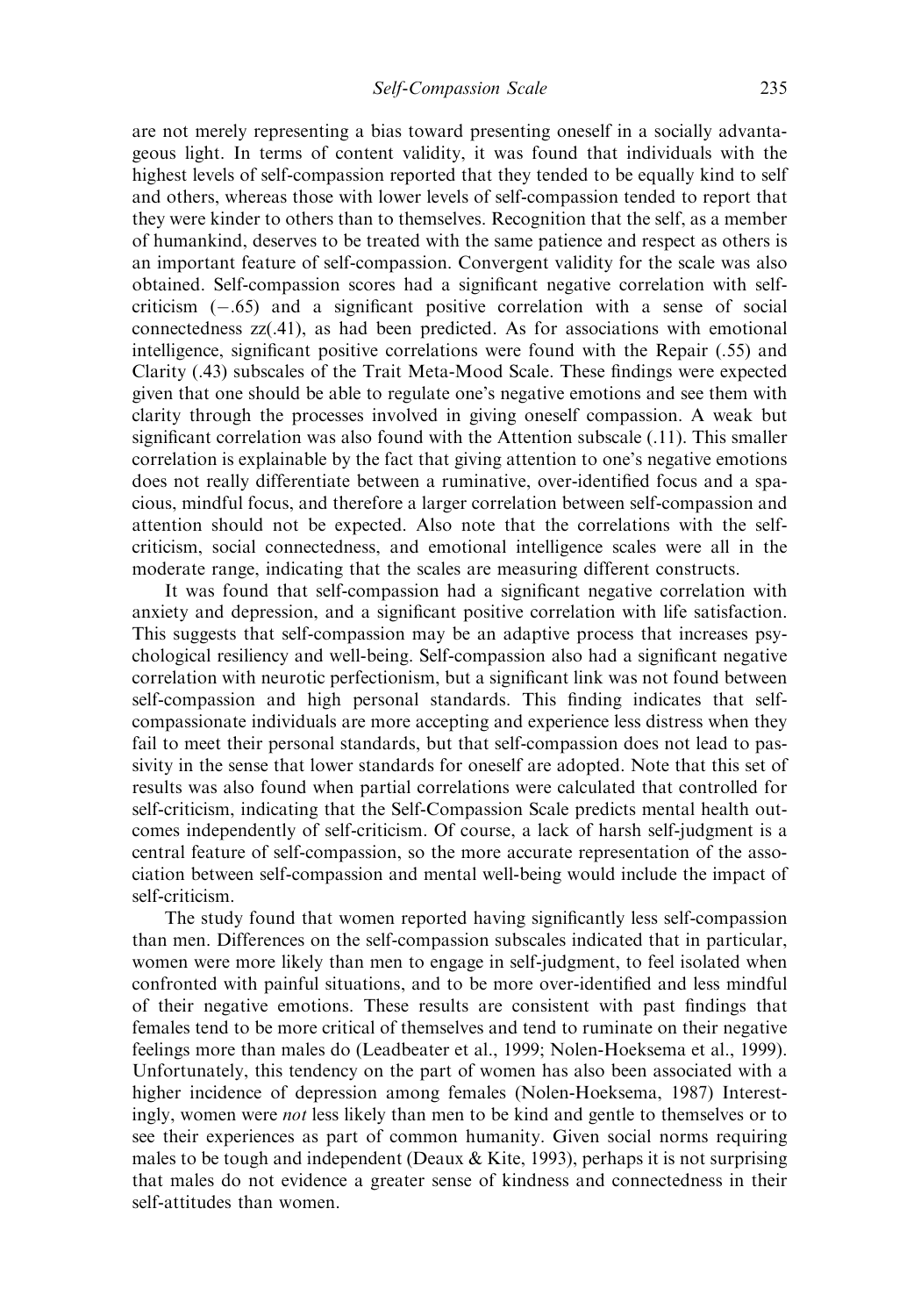## Study 2

Results of Study 1 suggest that self-compassion is a valid and useful way to conceptualize and measure healthy self-attitudes. However, it was also necessary to determine how this particular self-attitude construct differs from the more popular yet problematic construct of self-esteem. This was one of the main goals of Study 2. It was expected that self-compassion and self-esteem would be moderately related. Individuals who have lower levels of self-compassion should have less self-esteem given their harsh self-judgment, sense of isolation, and over-identification with negative thoughts and feelings. Conversely, those high in self-compassion should have more self-esteem given their kinder treatment of themselves and mindful remembrance that inadequacies are part of the human condition. An association between self-compassion and self-esteem was also expected because both constructs tap into positive affectivity toward oneself. However, because the positive self-affect experienced by self-compassionate individuals does not stem from downward comparisons with others, self-compassion should not be associated with selfaggrandizement in the way that high self-esteem appears to be. Rosenberg (1965) writes that ''when speaking of high self-esteem, it shall mean that the individual respects himself, considers himself worthy; he does not necessarily consider himself better than others, but he definitely does not consider himself worse'' (p. 31). Nonetheless, most self-esteem measures do not distinguish between high-esteem individuals who feel superior to others and those who do not, and researchers such as Roy Baumeister and colleagues (Baumeister et al., 2000; Baumeister et al., 1996) argue that a significant subset of high self-esteem individuals are also narcissistic. Thus, Study 2 participants were administered the Self-Compassion Scale, two different measures of self-esteem, and a measure of narcissism. It was expected that self-compassion and self-esteem would be correlated, but not so highly correlated as to indicate they were measuring the same construct. In addition, it was hypothesized that self-esteem would be significantly and positively correlated with narcissism but that self-compassion would not be significantly correlated with narcissism. (It should be noted that a significant negative correlation between self-compassion and narcissism was not anticipated because there was no reason to believe that those low in self-compassion should necessarily be high in narcissism, therefore variation in self-compassion levels was not expected to predict variation in narcissism levels.)

Deci and Ryan (1995) have made a distinction between true self-esteem, which stems from autonomous, self-determined actions that reflect one's authentic self, and contingent self-esteem, which is based on external standards and comparisons with others. True self-esteem is said to emerge from an ''integrated sense of self [that] develops as one acts agentically within a context that allows satisfaction of the three fundamental psychological needs for autonomy, competence, and relatedness,'' whereas contingent self-esteem is described as ''a kind of aggrandizement of oneself associated with being ego-involved in some types of outcomes" (Deci  $\&$ Ryan, 1995, p. 32). In theory, individuals high in self-compassion should also tend to have true self-esteem, since their self-attitudes are not contingent on set standards or comparisons with others. However, the two constructs are still theoretically distinct. Self-compassion emphasizes feelings of self-kindness, common humanity and mindfulness whereas Deci and Ryan's conceptualization of true selfesteem emphasizes autonomy and self-determination. Unfortunately, Deci and Ryan do not have a scale that specifically measures ''true self-esteem,'' but they do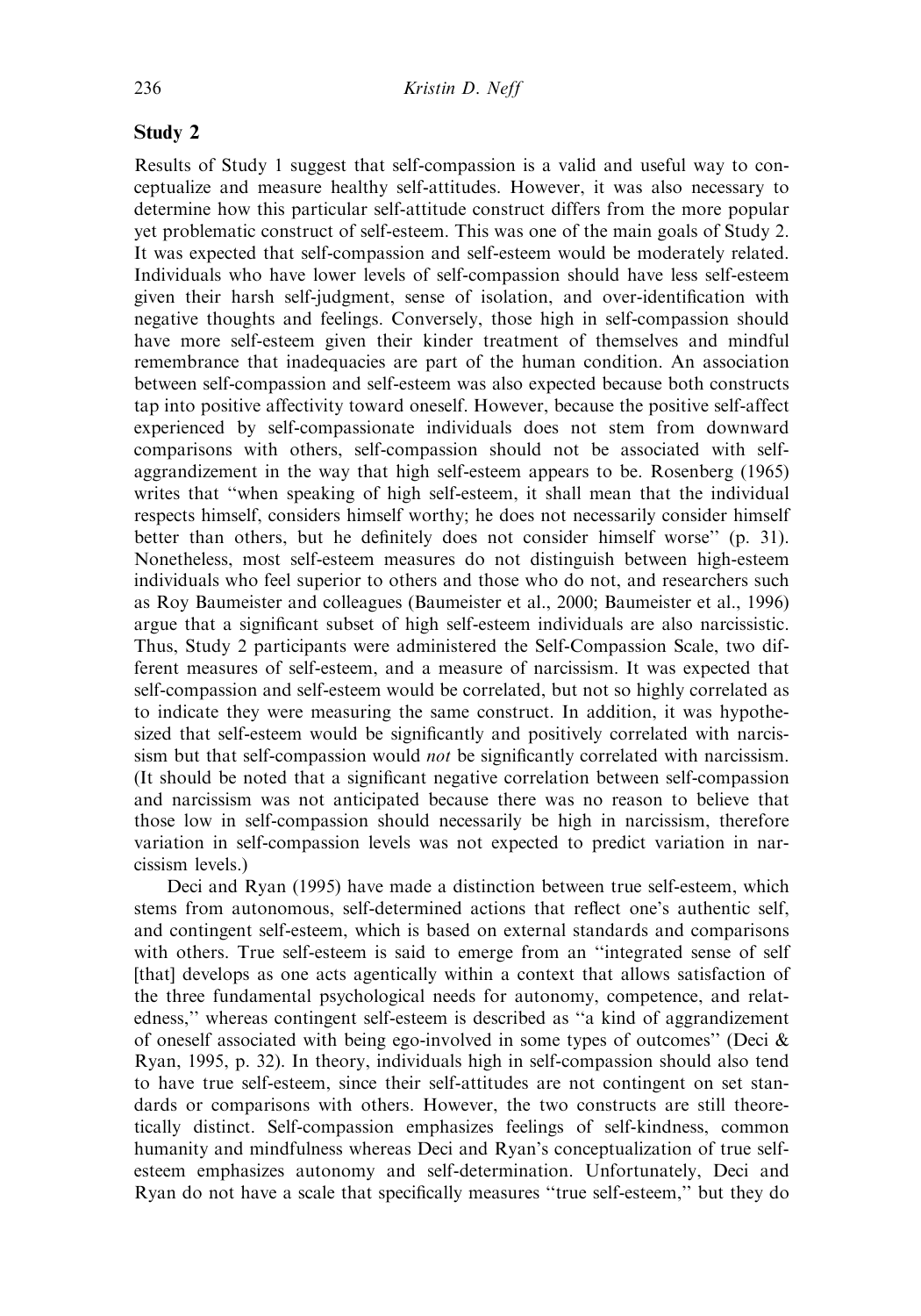have a scale that measures self-determination, and also one that measures the associates of true self-esteem: satisfaction of needs for autonomy, competence, and relatedness. Thus, these scales were included to serve as proxy measures of ''true self-esteem.'' It was hypothesized that self-compassion and the ''true self-esteem'' measures would be moderately correlated. Because of the emphasis on autonomy in the proxy measures, moreover, it was also hypothesized that they would have a higher correlation with narcissism than would the self-compassion scale. It should be noted that Deci and Ryan (1995), stress that autonomy and self-determination are not the same as individualism or self-centeredness, and that narcissism is not a facet of true self-esteem. However, the proxy measures of true self-esteem used in this study were not designed to differentiate between self-determined individuals who are narcissistic and those who are not, and so a correlation with narcissism was still expected.

Because self-compassion is theorized to function as an emotional regulation strategy, Study 2 explored the link between self-compassion and various emotional patterns. Rumination involves repetitively focusing on one's experience of distress (Nolen-Hoeksema & Morrow, 1991), while thought suppression involves attempts to avoid or repress unwanted thoughts, especially those involving negative affect (Wegner & Zanakos, 1994). Both patterns have been found to lead to maladaptive outcomes such as anxiety and depression (Nolen-Hoeksema & Morrow, 1991; Wegner & Zanakos, 1994). It was expected that self-compassion would have a negative correlation with both rumination and thought suppression, since self-compassion requires that one take a balanced approach to one's emotional experience—that one neither run away with or run away from one's feelings. In addition, the association between self-compassion and emotional coping was examined. Although emotion-focused coping has traditionally been viewed in terms of emotional avoidance of one's problems (Lazarus, 1993), Stanton and colleagues (Stanton, Kirk, Cameron, & Danoff-Burg, 2000) have argued that ''emotional approach'' coping is a productive, proactive form of emotion-focused coping that is associated with positive psychological adjustment. They have identified two different emotional approach coping mechanisms: ''emotional processing,'' in which one attempts to understand one's emotions, and ''emotional expression,'' in which one feels free to express one's emotions. Because self-compassion entails mindful awareness of one's emotions, it was expected that it would have a positive correlation with emotional processing, though it was less clear if self-compassion would be associated with emotional expression since self-compassion does not necessarily involve expressing one's emotions in an outward fashion.

Measures of depression and anxiety were also included in Study 2 so that the association between self-compassion and mental health could be reconfirmed. In addition, this allowed us to calculate partial correlations between self-compassion, depression, and anxiety while controlling for the variance in outcomes due to selfesteem, to determine whether or not self-compassion was making an independent contribution to mental health (thus helping to further establish the discriminant validity of the self-compassion scale). Another goal of Study 2 was to determine the stability of the self-compassion scale over time, so we administered the scale to participants twice over a three-week interval to check the test–retest reliability of the scale. Study 2 also allowed us to cross-validate the factor structure of the scale found in Study 1, and to determine if the sex differences found in Study 1 would be replicated in Study 2.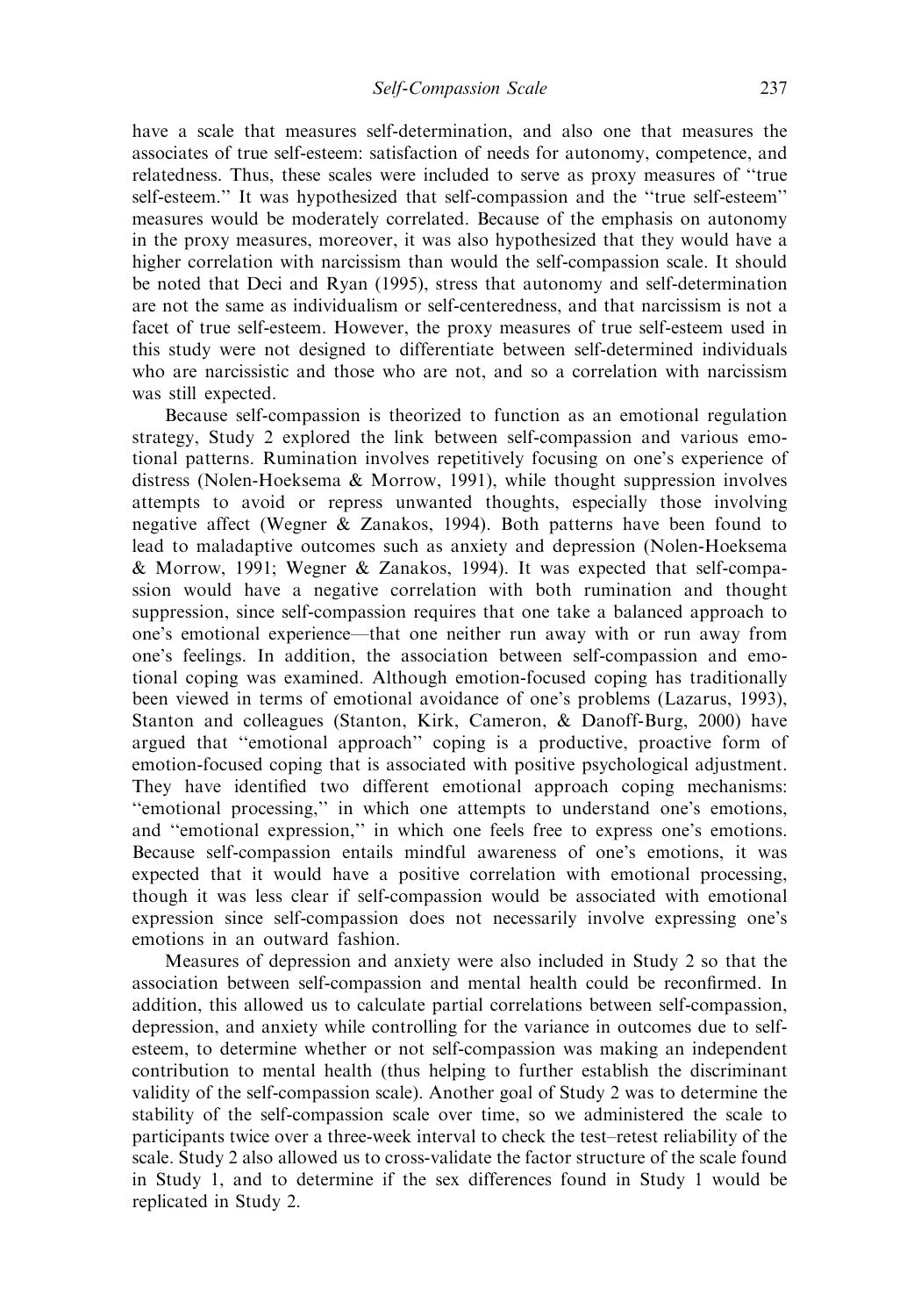#### Method

#### Participants and Procedures

Participants included 232 undergraduate students (87 men; 145 women; M age 21.31 years;  $SD = 3.17$ ) who were randomly selected from an educational-psychology subject pool at a large southwestern university. The ethnic breakdown of the sample was 58% White, 22% Asian, 14% Hispanic, 3% Black, and 3% Other. While meeting in groups of no more than 30, participants filled out a self-report questionnaire containing the Self-Compassion Scale plus other measures (Time 1). All participants were given a second administration of the Self-Compassion Scale after an interval of approximately three weeks (Time 2).

## Measures

Self-compassion scale. The 26-item Self-Compassion Scale finalized in Study 1 was administered at Time 1 and Time 2 of the current study. The factor structure underlying responses to this final version of the scale was cross-validated using CFA, as was the model of a single higher-order self-compassion factor explaining the intercorrelations between the six subscale factors.

Self-esteem. Participants received the 10-item Rosenberg self-esteem scale (Rosenberg, 1965). This scale is the most commonly used measure of global selfesteem, and has demonstrated good reliability and construct validity in past studies (Crandall, 1973). Participants were also given the 36-item Berger (1952) selfacceptance scale, which measures feelings of confidence, self-worth, competence, and other indicators of self esteem. The scale has also been shown to have high reliability and validity in past research (Berger, 1952).

True-self esteem. Because Deci and Ryan do not have a single scale that specifically measures the concept of true self-esteem, two measures that should approximate true-self esteem according to their theory (Deci & Ryan, 1995) were employed. The 10-item Self-Determination Scale measures individual differences in the extent to which people tend to function in a self-determined way, including increased self-awareness and a sense of choice with respect to behavior (e.g., ''I feel like I am always completely myself'' or ''I do what I do because it interests me''). This scale has been used successfully in previous research (Sheldon, 1995; Sheldon, Ryan, & Reis, 1996). The 21-item Basic Psychological Needs Scale includes separate subscales measuring the satisfaction of needs for autonomy, competence, and relatedness in life. Examples of the items from the three subscales are: Autonomy: ''I feel like I can pretty much be myself in my daily situations''; Competence: ''Most days I feel a sense of accomplishment from what I do''; and Relatedness: ''I consider the people I regularly interact with to be my friends.'' The scale has been shown to have adequate reliability in past research (Ilardi, Leone, Kasser, & Ryan, 1993; Kasser, Davey, & Ryan, 1992).

Narcissism. Participants were given the widely used 40-item Narcissistic Personality Inventory (Raskin & Hall, 1979). Although construction of the NPI was based on DSM-III criteria for the Narcissistic Personality Disorder, it was designed to measure narcissism as a normal personality trait. The scale asks respondent to endorse one of two items within a pair, one of which is narcissistic. For example, one pair reads: ''I am more capable than other people'' and ''There is a lot that I can learn from other people.'' The number of narcissistic items that are endorsed determines the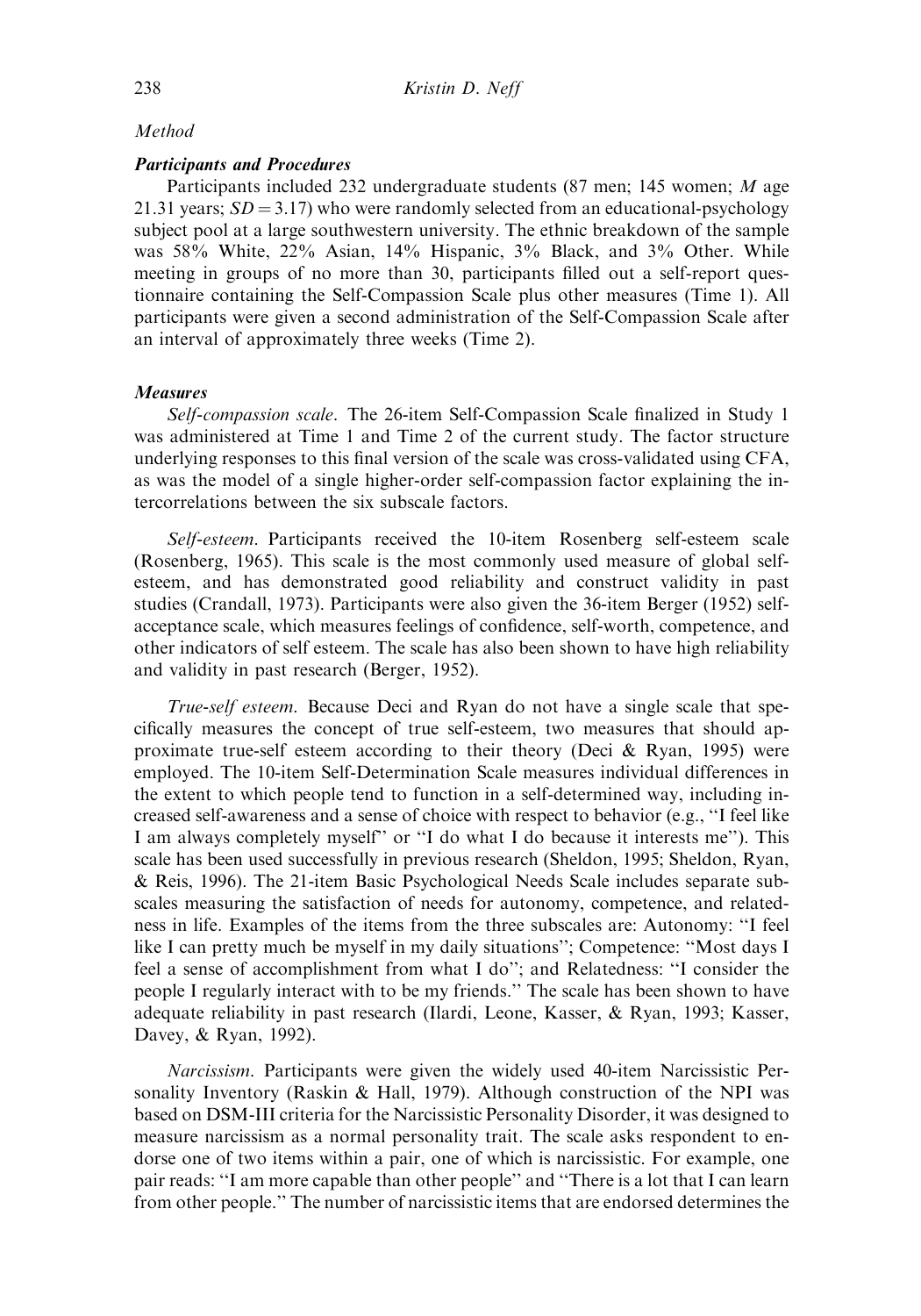final narcissism score. The scale has been shown to have adequate internal consistency and test–retest reliability in past research (Raskin & Terry, 1988).

Depression. Depression was assessed with the 20-item Zung (1965) Self-Rating Depression Scale (SDS). The instrument, rated along a four-point scale, has been shown to effectively differentiate between clinically depressed and control samples (Zung, 1965).

Anxiety. This study employed the Speilberger State-Trait Anxiety Inventory– Trait form (Speilberger et al., 1970), a commonly used 20-item anxiety questionnaire that has been found to have good psychometric properties.

Rumination. The 22-item Ruminative Responses Scale (Nolen-Hoeksema & Morrow, 1991) was used to assess rumination. Participants were instructed to think about how they typically reacted to personal loss, and to indicate how often they engaged in particular behaviors such as ''Think about what happened, wishing it would not have happened that way'' on a scale of 1 (almost never) to 5 (almost always). The RRS has demonstrated good reliability and validity in past research. Previous studies have reported acceptable convergent and predictive validity for the scale (Butler & Nolen-Hoeksema, 1994; Nolen-Hoeksema & Morrow, 1991).

Thought suppression. Thought suppression was measured with the White Bear Suppression Inventory (Wegner & Zanakos, 1994), a 15-item instrument that assesses efforts to avoid unwanted thoughts and ideas. The scale has been shown to have adequate reliability and validity (Muris, Merckelbach, & Horselenberg, 1996).

Emotional approach coping. The study utilized the two 4-item Emotional Approach coping scales developed by Stanton and colleagues (2000)—Emotional Processing (e.g., ''I take time to figure out what I'm really feeling''; ''I delve into my feelings to get a thorough understanding of them'') and Emotional Expression (e.g., ''I take time to express my emotions''; ''I feel free to express my emotions''). The scale has demonstrated sound internal consistency and predictive validity (Stanton et al., 2000).

#### Results

#### Cross-Validation of the Self-Compassion Scale's Factor Structure

As found in Study 1, a six-factor model was found to fit the data well (NNFI = .92; CFI = .93) using the responses of the second sample. In addition, a higher-order CFA confirmed that a single higher-order factor of self-compassion explained the inter-correlations between these six factors (NNFI = 90; CFI = .92).

#### Test–Retest Reliability

Good test–retest reliability was obtained when participants' responses to the Self-Compassion Scale were compared across Time 1 and Time 2. Test–retest correlations were as follows: Self-Compassion Scale (overall score): .93; Kindness subscale: .88; Self-Judgment subscale: .88; Common Humanity subscale: .80; Isolation subscale: .85; Mindfulness Subscale: .85; and Over-Identification subscale: .88.

#### Discriminant Validity with Other Self-Attitude Scales

Hypotheses that self-compassion would have a moderate correlation with various measures of self-esteem, and that the self-esteem measures would have a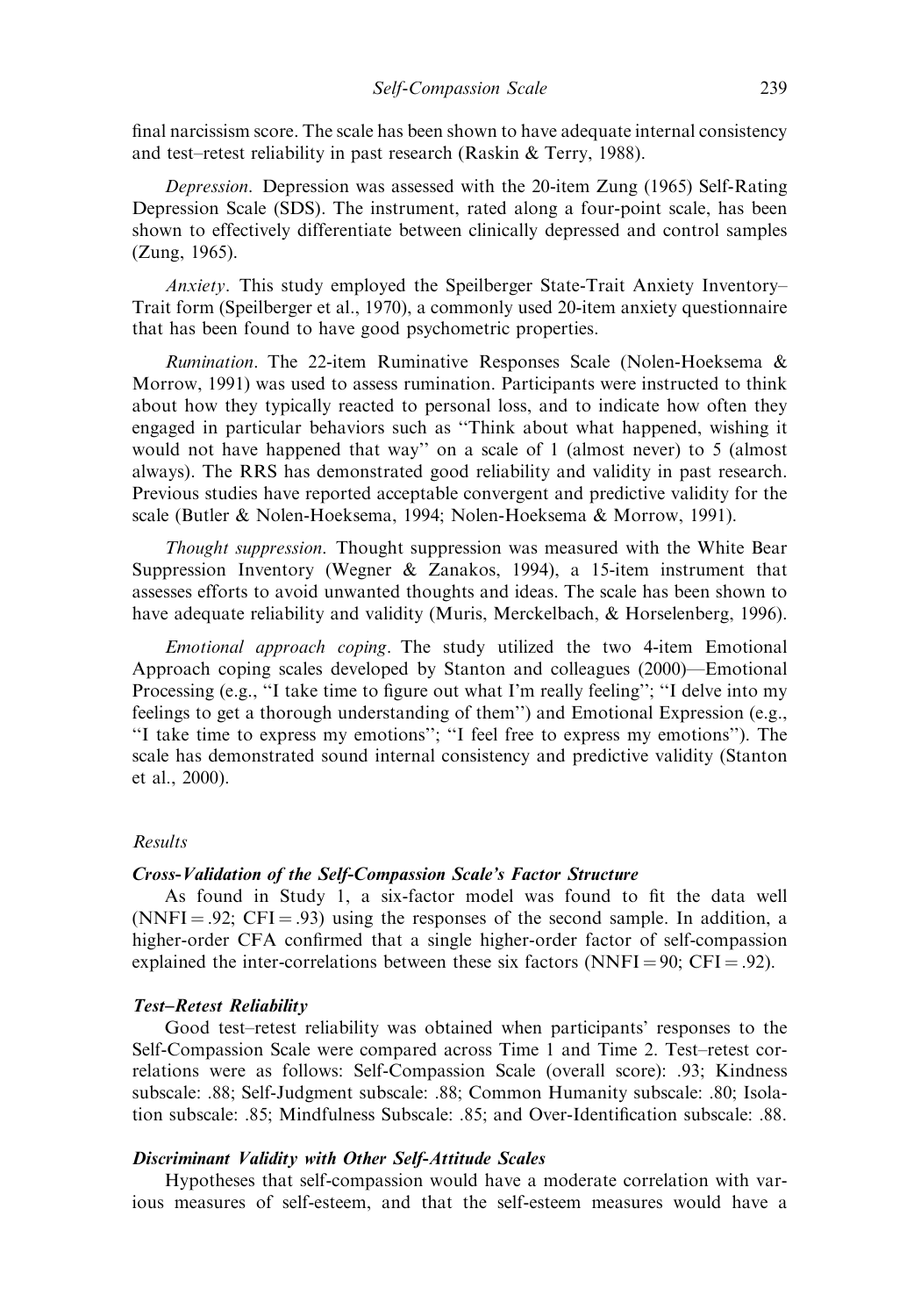| <b>SCS</b> | NPI     |  |
|------------|---------|--|
| .11        |         |  |
| $.59**$    | $29**$  |  |
| $.62**$    | $28**$  |  |
| $.43**$    | $25**$  |  |
|            |         |  |
| $42**$     | $.26**$ |  |
| $52**$     | $.31**$ |  |
| $25**$     | $.15*$  |  |
|            |         |  |

TABLE 5 Correlations Between the Self-Compassion Scale (SCS), the Narcissistic Personality Inventory (NPI), and Scores on Self-Esteem Measures

 $*_{p} < .05.$  \*\* $p < .01.$ 

stronger association with narcissism than did the SCS, were confirmed. Table 5 presents the Pearson's correlation coefficients and significance levels that were calculated to examine these hypotheses. It was found that the SCS had a significant moderate correlation with the Rosenberg self-esteem scale, the Berger Self-Acceptance Scale, the Self-Determination Scale, and the three subscales of the Basic Psychological Needs Scale. It was also found that whereas all the other scales evidenced a significant positive correlation with the Narcissistic Personality Inventory, the SCS had a nonsignificant positive correlation with narcissism. When a partial correlation between self-compassion and the NPI was calculated that controlled for the variance due to self-esteem (as measured by the Rosenberg Scale), it was found that the SCS had a nonsignificant negative correlation with narcissism,  $r = -0.08$ ,  $p = .23$ .

#### Self-Compassion and Mental Health

As in Study 1, it was found that the SCS has a significantly negative correlation with depression,  $r = -.55$ ,  $p < .01$ , and with anxiety,  $r = -.66$ ,  $p < .01$ . Moreover, when partial correlations were calculated that controlled for the variation in outcomes due to variation in self-esteem levels (as measured by the Rosenberg Self-Esteem Scale), it was found that self-compassion was still a significant predictor of depression,  $r = -.34$ ,  $p < .01$ , and anxiety,  $r = -.42$ ,  $p < .01$ .

#### Self-Compassion and Emotional Patterns

As expected, it was found that the SCS had a significantly negative correlation with the Rumination scale,  $r = -.50$ ,  $p < .01$ , and with the White Bear Thought Suppression Inventory,  $r = -.37$ ,  $p < .01$ . In addition, the SCS had a significantly positive correlation with the Emotional Processing subscale of the Emotional Coping Scale,  $r = .39$ ,  $p < .01$ , as expected, though it had a nonsignificant correlation with the Emotional Expression subscale,  $r = .07$ ,  $p = .28$ .

### Sex Differences

The sex differences found in Study 2 closely paralleled those found in Study 1. Women had significantly lower overall self-compassion scores than men:  $F[1, 1]$  $230$  = 5.12, p < .05. Women also reported significantly higher levels of isolation  $(F[1, 230] = 4.02, p < .05)$ , over-identification  $(F[1, 230] = 10.13, p < .005)$ , and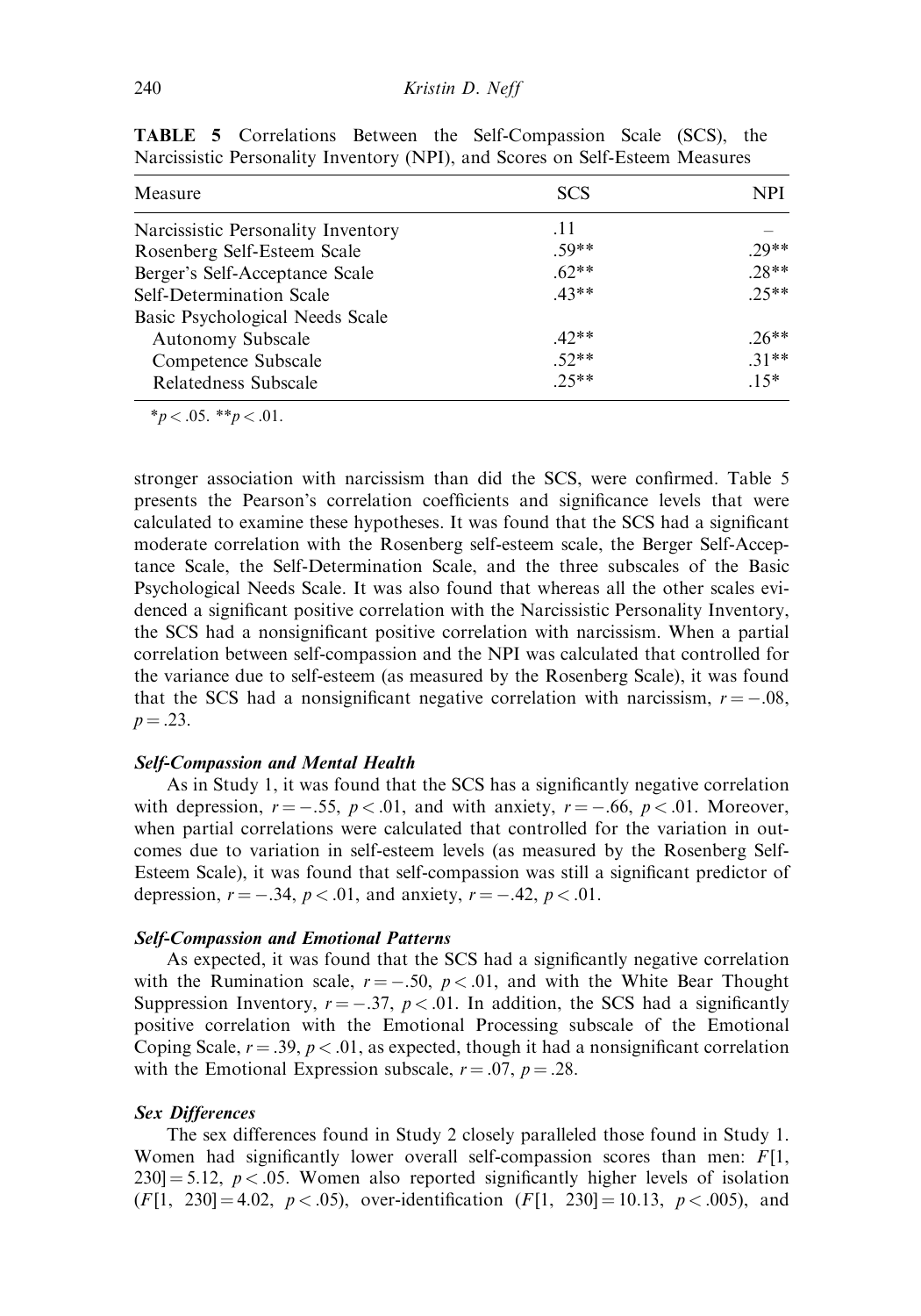self-judgment (marginal) (F[1, 230] = 3.08,  $p = .08$ ), and significantly lower levels of mindfulness  $(F[1, 230] = 5.69, p < .05)$  than men.

#### Discussion

The results of Study 2 reconfirmed the factor structure of the Self-Compassion Scale. Results also demonstrated that the Self-Compassion Scale has good test–retest reliability. Thus, the psychometric properties of the scale appear sound.

Results also indicate that, as hypothesized, self-compassion was moderately correlated with self-esteem as measured by the Rosenberg Self-Esteem Scale (.59) and the Berger Self-Acceptance Scale (.62). Self-compassionate participants were more likely to have high self-esteem than those who lacked self-compassion. This relationship was expected, as those individuals who are kind to themselves, recognize their common humanity, and can take a balanced emotional perspective on themselves should also be likely to have a higher sense of self-worth than those who are harshly critical of themselves, feel isolated in their failure or inadequacy, and who are over-identified with their feelings. However, note that the correlations between self-compassion and self-esteem were low enough to indicate that the two constructs were measuring different psychological phenomena. What was found to differ between the two self-attitude constructs, moreover, was their association with selfaggrandizement. As expected, the Self-Compassion Scale did not have a significant correlation with narcissism, whereas the two self-esteem scales did evidence a significant correlation with narcissism.

Moreover, the hypothesis that self-compassion would be moderately correlated with "true self-esteem," or at least with factors that Deci and Ryan have proposed are related to ''true self-esteem'' (Deci & Ryan, 1995)—self-determination and fulfillment of needs for autonomy, competence, and relatedness—was also borne out. This suggests that self-compassionate individuals are likely to have a sense of true self-worth that is not contingent on meeting set standards but is based simply on being one's authentic self. Again, however, correlations with the Self-Determination Scale and also the Autonomy, Competence, and Relatedness subscales of the Basic Psychological Needs Scale were not so high (ranging from .25 to .52) as to suggest that the scales were measuring the same underlying construct. In addition, whereas self-compassion did not correlate significantly with narcissism, the Self-Determination Scale and Basic Psychological Needs subscales did show significant correlations with narcissism.<sup>2</sup>

Overall, these results indicate that the Self-Compassion Scale can be discriminated from self-esteem measures. They also support the proposition that the positive self-affect of self-compassion does not require feeling superior to others, whereas some individuals with high self-esteem do appear to have narcissistic tendencies.

The results of Study 2 also indicated that individuals high in self-compassion display different emotional patterns than those low in self-compassion. It was found that self-compassion had a significant negative correlation with both rumination and thought suppression, confirming that an important aspect of self-compassion is neither becoming carried away with nor trying to suppress one's emotions. In addition, self-compassion was found to have a significant positive correlation with the emotional processing subscale of the Emotional Approach Scale, suggesting that self-compassionate individuals attempt to better understand and gain clarity about their emotions. However, self-compassion did not significantly correlate with the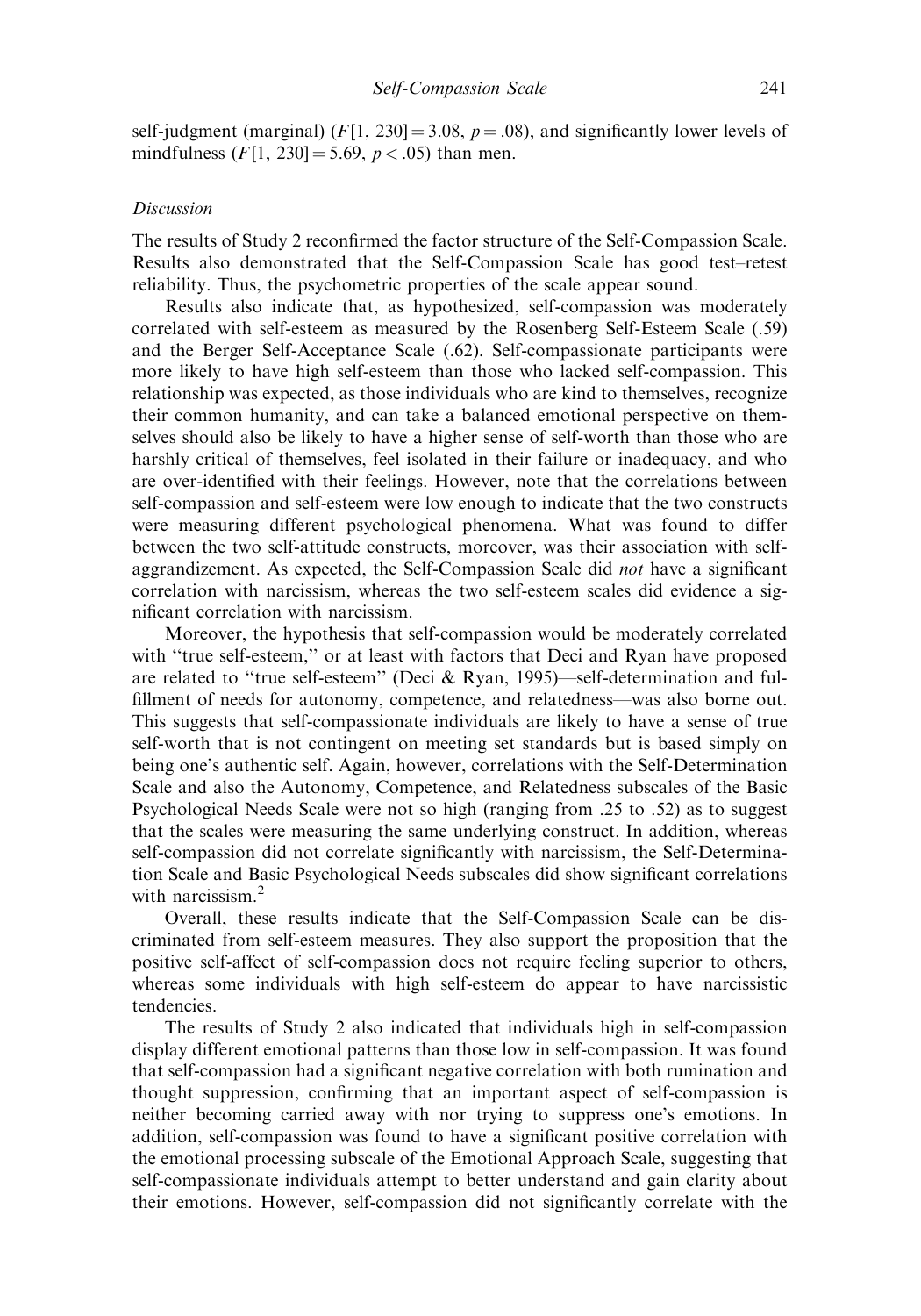Emotional Expression subscale. This is probably due to the fact that emotional expression entails outward communication of one's emotions, whereas self-compassion is an internal process that does not necessarily entail the expression of one's emotions to others.

Also note that results confirmed the finding that women have lower levels of selfcompassion than men—specifically in terms of self-judgment, isolation, mindfulness, and over-identification. This suggests that the presence or absence of self-compassion might play an especially strong role in the mental well-being of women.

## Study 3

In order to further examine the construct validity of the Self-Compassion Scale, the scale scores of two groups which should theoretically have different levels of selfcompassion were compared. Since self-compassion is a construct derived from Buddhist psychology, practicing Buddhists should tend to report higher levels of selfcompassion than other groups such as college undergraduates who, unlike Buddhists, are typically unfamiliar with the concept of self-compassion and unlikely to intentionally cultivate it. To determine if the scale appropriately differentiated between groups in this manner, a number of practicing Buddhists were recruited as a comparison sample. Buddhist participants were given the Self-Compassion Scale, and were also given a measure of self-esteem to ensure that differences in selfcompassion scores between groups would not be attributable to different levels of self-esteem. It was hypothesized that the Buddhist sample would report higher levels of self-compassion—both in terms of their overall self-compassion score and scores on all six subscales—than a sample of undergraduates, even when controlling for levels of self-esteem. Of course, the two samples were different in other respects besides Buddhist affiliation. The undergraduates were younger, for instance, and in the midst of the college experience. Still, these distinctions merely served to buttress the expectation that the two groups would have different scores on the Self-Compassion Scale: the relative immaturity and stress experienced by college undergraduates also suggesting that they should have less self-compassion than the Buddhists. Finally, Buddhists who have practiced for longer periods of time should tend to be more self-compassionate than newer practitioners who have had less time to cultivate the quality of self-compassion. Thus, it was hypothesized that selfcompassion scores would be correlated with years of practice within the Buddhist sample.

#### Method

#### Participants and Procedures

Forty-three Buddhist participants were recruited from a Buddhist e-mail listserve whose subscribers included Buddhist practioners from various regions of the country. These individuals practice a type of Buddhist meditation known as Vipassana that intentionally cultivates mindfulness, insight into the interdependence of all beings, and compassion for self and others. The sample was comprised of 16 men and 27 women (*M* age 47.00 years;  $SD = 9.71$ ). The ethnic breakdown of the sample was 91% White, 5% Asian, and 2% Other. The number of years that participants reported they had been practicing Buddhist meditation ranged from 1 to 40 years ( $M = 7.72$  years;  $SD = 7.64$ ). Participants were contacted by e-mail and asked to fill out two self-attitude scales—the Self-Compassion Scale and also a self-esteem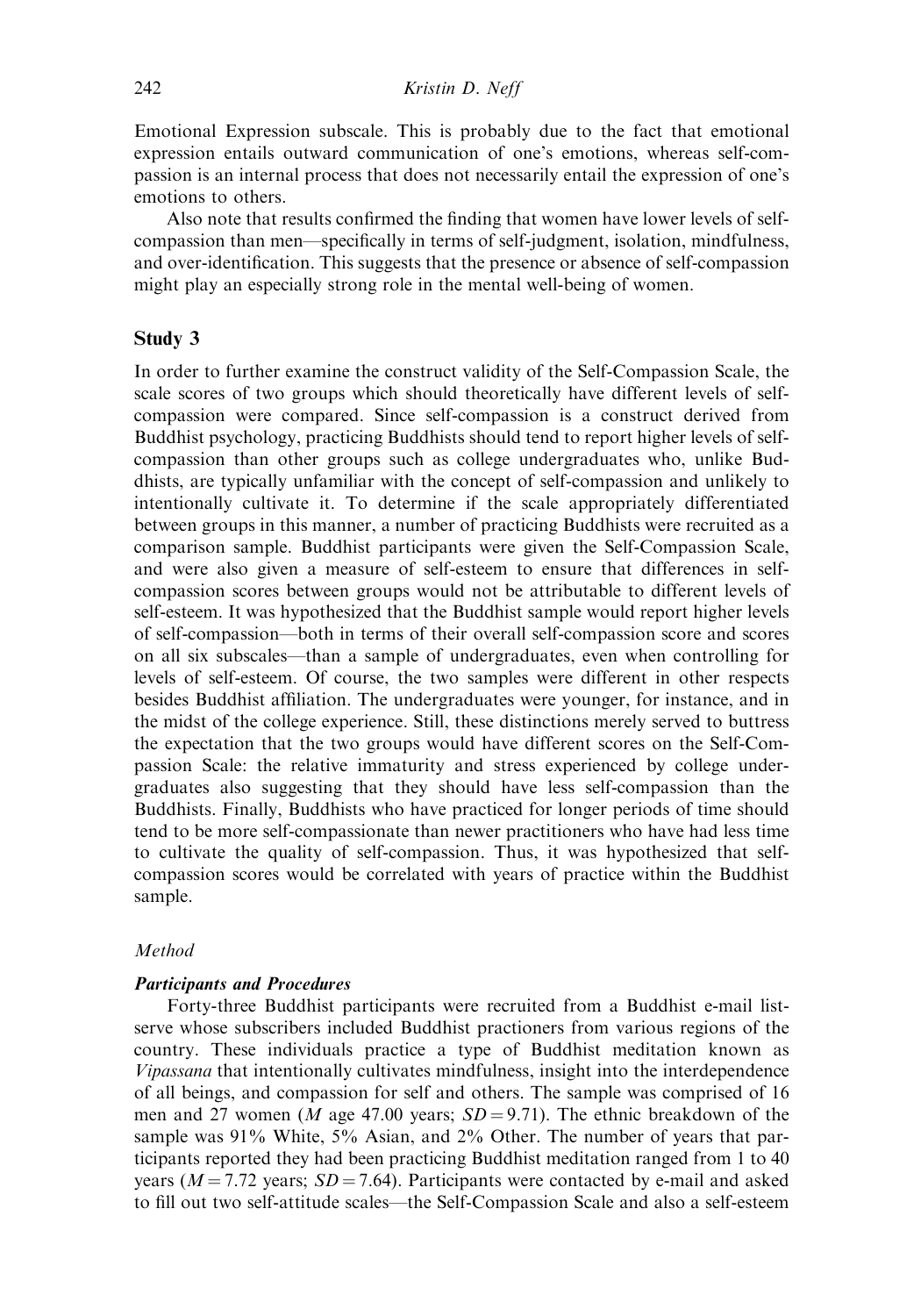scale—which were then returned by e-mail. The comparison group used for this study was the sample of 232 undergraduate students described in Study 2.

## Measures

Participants were given the 26-item Self-Compassion Scale finalized in Study 1. They were also given the 10-item Rosenberg Self-Esteem Scale (Rosenberg, 1965).

## Results and Discussion

The overall self-compassion scores and six subscale scores of the two groups are presented in Table 6. ANACOVAs that controlled for self-esteem were conducted in order to compare the scores of the two groups. As expected, the Buddhists had significantly higher total self-compassion scores than the undergraduates:  $F(1)$ ,  $271$ ) = 62.03, p < .0005. Buddhists also had significantly higher scores on the three "positive" self-compassion subscales: Self-kindness,  $F(1, 271) = 32.00, p < .001;$ Common Humanity,  $F(1, 271) = 21.99$ ,  $p < .001$ ; and Mindfulness,  $F(1, 271) = 16.30$ ,  $p < .001$ , and significantly lower scores on the three "negative" subscales: Selfjudgment,  $F(1, 271) = 40.41$ ,  $p < .001$ ; Isolation,  $F(1, 271) = 43.78$ ,  $p < .001$ ; and Over-identification,  $F(1, 271) = 44.88$ ,  $p < .001$ . The mean self-esteem scores of Buddhists ( $M = 3.40$ ,  $SD = .34$ ) and Undergraduates ( $M = 3.26$ ,  $SD = .51$ ) were also compared, and the difference was marginally significant,  $F(1, 271) = 3.01$ ,  $p = .08$ . Note, however, that the effect size for group differences in self-compassion levels  $(R^2 = .46)$  was much greater than the effect size for self-esteem levels  $(R^2 = .01)$ , suggesting that Buddhist practice has a much larger impact on self-compassion than it does on self-esteem. This finding also serves to further establish that self-compassion and self-esteem are independent constructs. Moreover, there was a significant correlation between self-compassion scores and number of years of practice within the Buddhist sample  $(r = .35, p < .05)$ , as expected. Overall, the findings indicate that the Self-Compassion Scale has the ability to differentiate between groups in a theoretically consistent manner, suggesting that the scale is measuring what it intends to measure.

Interestingly, unlike the previous two studies with undergraduates in which women tended to report having less self-compassion than men (including the Study 2

|                              |       | <b>Buddhists</b> | Undergraduates |      |
|------------------------------|-------|------------------|----------------|------|
|                              | M     | SD               | M              | SD   |
| Self-Compassion <sup>a</sup> | 23.19 | 3.50             | 18.26          | 3.99 |
| Self-Kindness                | 3.77  | 0.79             | 2.99           | 0.78 |
| Self-Judgment                | 2.20  | 0.65             | 3.07           | 0.82 |
| Common Humanity              | 3.91  | 0.91             | 3.19           | 0.85 |
| <b>Isolation</b>             | 2.01  | 0.77             | 2.97           | 0.87 |
| Mindfulness                  | 3.84  | 0.77             | 3.27           | 0.80 |
| Over-identification          | 2.12  | 0.72             | 3.00           | 0.97 |

TABLE 6 Means for the Overall Self-Compassion Scale (out of 30 Points) and Six Subscales (out of 5 points) for the Buddhist and Undergraduate Samples

<sup>a</sup>Overall self-compassion scores were calculated by reverse coding the self-judgment, isolation, and over-identification items then summing all six subscale means.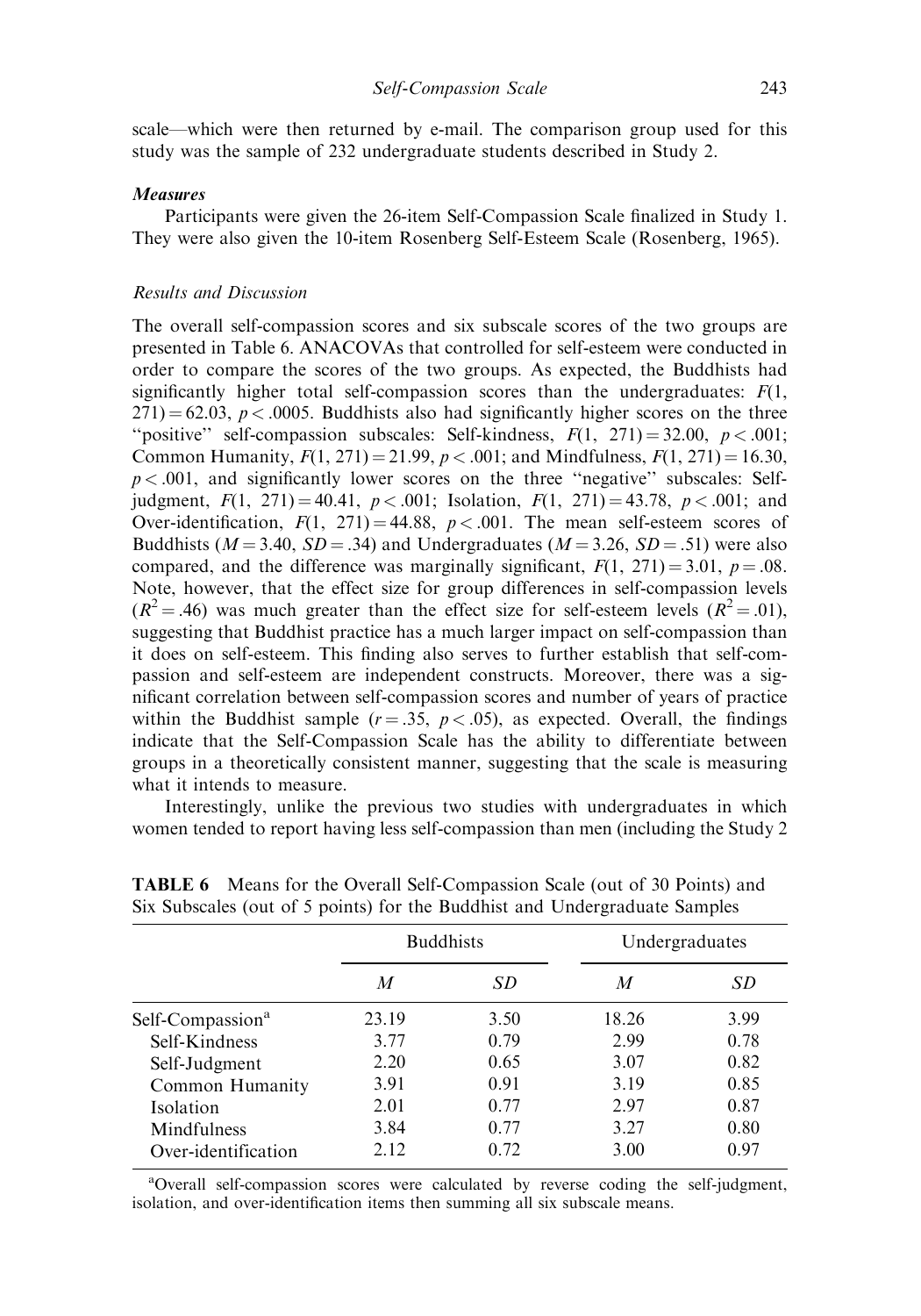participants used as the comparison sample for the current study), no significant sex differences were found on any of the subscales or in total self-compassion scores among the Buddhist participants in Study 3. This suggests that meditation practice and/or exposure to Buddhist teachings might be a useful means of achieving greater mental health for women (and men) who are suffering from a lack of selfcompassion.

## General Discussion

In summary, the results of these studies suggest that the Self-Compassion Scale is a psychometrically sound and theoretically valid measure of self-compassion. Results also indicate that having high levels of self-compassion is linked to psychological well-being, without being associated with narcissistic tendencies in the way that high self-esteem appears to be. It is hoped that the development of the Self-Compassion Scale will help initiate a new line of research that explores the relationship between self-compassion and other important psychological processes. Several research directions could be pursued. For instance, many educational psychologists have contrasted mastery-based academic goals that are motivated by curiosity and interest in learning, with performance-based goals that are driven by the desire to enhance or defend self-esteem (Ames, 1992; Covington, 1992). Because individuals with high levels of self-compassion have an emotionally positive self-attitude that is not contingent on performance evaluations, they should tend to display mastery rather than performance goals in academic situations. Another way in which self-compassion may be related to psychological functioning has to do with the clarity and accuracy of self-appraisals. Unlike high self-esteem, which has been associated with egoistic illusions and self-regulation failure (e.g., adopting inappropriate goals that are beyond performance capabilities; Baumeister, Heatherton, & Tice, 1993), selfcompassion should be linked to greater knowledge and clarity about one's own limitations because individuals do not have to hide their shortcomings from themselves in order to maintain a positive self-image.

Although the Self-Compassion Scale should be valuable in pursuing these and other research questions, it should be mentioned that a self-report scale will necessarily be limited in its ability to accurately assess individual levels of self-compassion. This is because many people may not be aware enough of their own emotional experiences to realize the extent to which they lack self-compassion. Those who repress or avoid their negative emotions will be especially difficult to accurately assess with a self-report format, since repression is not a conscious behavior. In future research, therefore, other ways of measuring individuals' levels of selfcompassion (e.g., through clinical assessment) should be developed. In addition, future studies should employ other research methodologies to examine the process and functioning of self-compassion—an experimental design that manipulated levels of self-compassion through a set of instructions might yield useful insights, for instance. It would also be helpful to develop a self-compassion intervention for individuals suffering from negative self-attitudes, since a full understanding of the subtleties of self-compassion is likely to require explicit instruction and practice. Despite these limitations, a self-report scale that measures stable individual differences in self-compassion is an important first step that will help to empirically examine a construct that has so far existed mainly in the realm of theory.

Perhaps the most promising aspect of the self-compassion construct can be found in its potential as a remediation tool for individuals who suffer from negative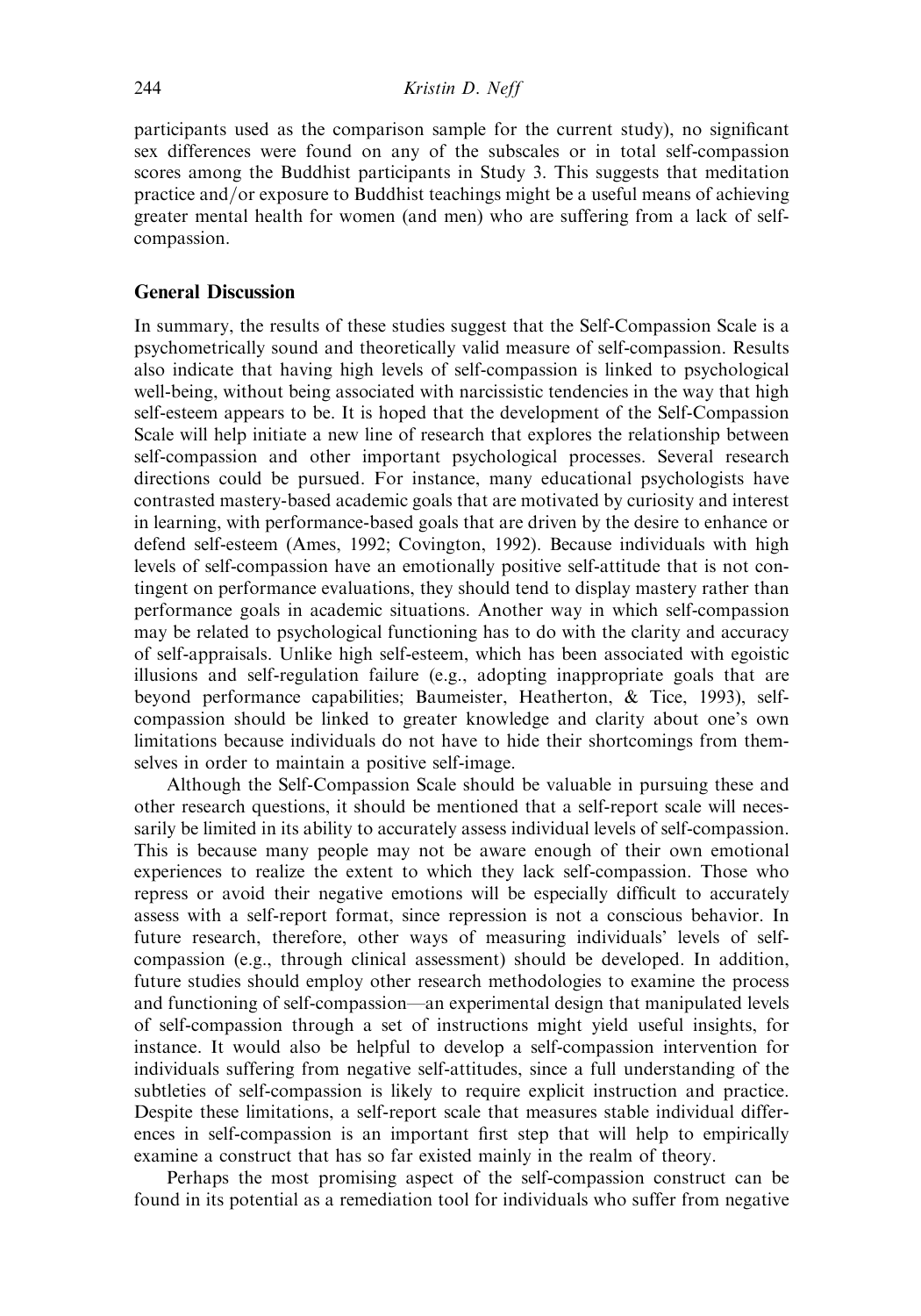self-attitudes. One of the reasons the self-esteem movement has become so dominant in Western society is because research clearly shows that negative self-attitudes are linked to a variety of psychological problems, including attempted suicide (Harter, 1999). However, raising people's self-esteem as a means of countering self-defeating attitudes—often attempted by giving individuals indiscriminate praise or encouraging positive self-affirmations (Hewitt, 1998)—is also problematic for a number of reasons. First, attempts to raise self-esteem are often ineffective (Swann, 1990). As has been mentioned, moreover, boosting individuals' self-esteem may inadvertently foster self-centeredness and a sense of superiority. Unrealistic praise is also dangerous in that it does not acknowledge that individuals may have patterns of behavior that need to be changed because they are unproductive, unhealthy or harmful (Damon, 1995).

Countering negative self-attitudes through the fostering of greater self-compassion should theoretically be easier and less problematic. Attempts to raise self-compassion should be more effective than attempts to raise self-esteem because having self-compassion does not require that individuals adopt an unrealistic view of themselves, but allows for the clear recognition of shortcomings. Self-compassion may also facilitate the ability to rectify these shortcomings, not out of a need to improve one's worth or status, but out of a sense of caring and desire for the well-being of self and others. In addition, as this research indicates, self-compassion is not associated with narcissistic tendencies, and encouraging compassion for oneself should actually lessen one's sense of uniqueness and separation from others. Most importantly, selfcompassion does not link self-affect to self-appraisals. Rather, it transforms negative self-affect into a more positive affective state—that of kindness and compassion—by encouraging the recognition of one's basic humanity, a humanity that is by its very nature imperfect. This means that self-compassion may be especially useful as a means of countering negative self-attitudes in self-concept domains where selfimprovement it is difficult or impossible. For these reasons, the use of self-compassion as a mental health intervention should be explored in future research.

It is also hoped that exploration of the self-compassion construct can make a contribution to the growing movement that has been labeled ''positive psychology'' (Seligman & Csikzentmihalyi, 2000). This movement focuses on the strengths and potentials of humans such as their capacity for happiness, love, and forgiveness, rather than on psychopathology and maladaptive functioning—the typical focus of much psychological theory and research (Sheldon  $\&$  King, 2001). It argues that the social and behavioral sciences can and should play an important role in identifying the actions and attitudes that help individuals to have a richer and more satisfying life experience (Diener, 2000). The study of self-compassion fits in well with these goals, by investigating a psychological attitude that has the strength of fostering positive emotions toward oneself while simultaneously maintaining a sense of connectedness with others.

#### **Notes**

1. In order to better comprehend the nonjudgmental stance of self-compassion, it is helpful to understand the distinction that Buddhists make between judgment and discriminating wisdom (Goldstein & Kornfield, 1987). Judgment of oneself or others is conceptualized as a narrow, rigid categorization process that does not recognize the complicated web of causes and conditions that frame people's actions, but instead reifies persons as ''good'' or ''bad.'' Discriminating wisdom, in contrast, which stems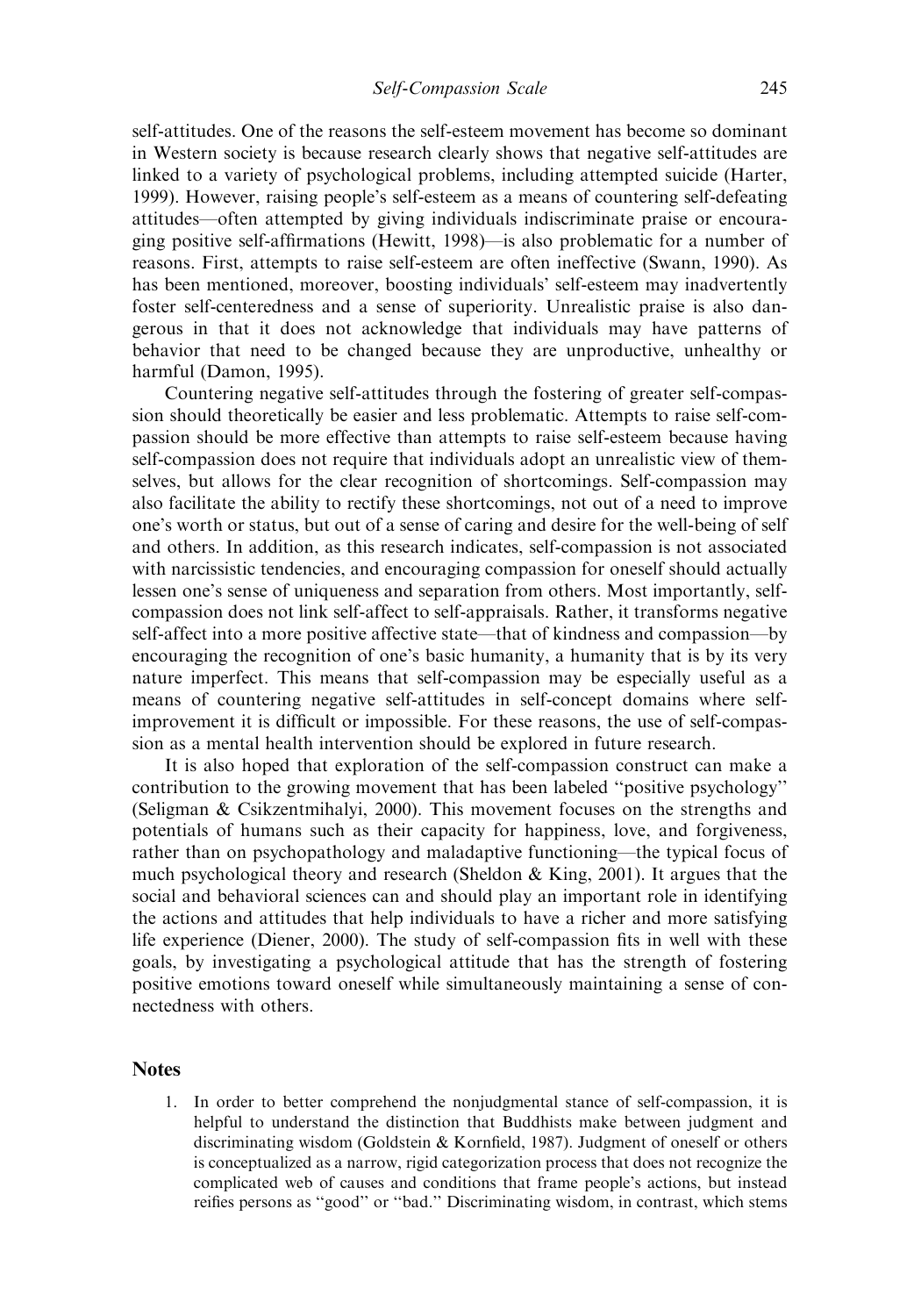from mindfulness, clearly sees the implications of particular actions for the well-being of oneself or others, but it does so with open-mindedness, understanding, and recognition of the complex, ever-changing nature of human behavior. Self-compassion is nonjudgmental in the sense that it avoids narrow, rigid self-judgments, but it entails discriminating wisdom with regard to personal failings or wrong-doing.

2. This finding should not be interpreted to suggest that ''true self-esteem'' is linked to narcissism, only that the proxy measures of ''true self-esteem'' used in this study are correlated with narcissism. It may be that other scales used by Deci and Ryan, such as the autonomy subscale of the General Causality Orientations Scale (Deci & Ryan, 1985), would be a better proxy measure of true self-esteem, or that if a new measure were created that was designed to directly measure true self-esteem a correlation with narcissism would not be found.

## References

- Aberson, C. L., Healy, M., & Romero, V. (2000). Ingroup bias and self-esteem: A metaanalysis. Personality & Social Psychology Review, 4, 157–173.
- Ames, C. (1992). Classrooms: Goals, structures, and student motivation. Journal of Educational Psychology, 84, 261–271.
- Baumeister, R. F., Bushman, B. J., & Campbell, W. K. (2000). Self-esteem, narcissism, and aggression: Does violence result from low self-esteem or from threatened egotism? Current Directions in Psychological Science, 9, 26–29.
- Baumeister, R. F., Heatherton, T. F., & Tice, D. M. (1993). When ego threats lead to selfregulation failure: Negative consequences of high self-esteem. Journal of Personality and Social Psychology, 64, 141–156.
- Baumeister, R. F., Smart, L., & Boden, J. M. (1996). Relation of threatened egotism to violence and aggression: The dark side of high self-esteem. Psychological Review, 103, 5–33.
- Beck, A. T., Steer, R. A., & Garbin, M. G. (1988). Psychometric properties of the Beck Depression Inventory: Twenty-five years of evaluation. Clinical Psychology Review, 8, 77–100.
- Beck, A. T., Ward, C. H., Mendelson, M., Mock, J., & Erbaugh, J. (1961). An inventory for measuring depression. Archives of General Psychiatry, 4, 561–571.
- Bennett-Goleman, T. (2001). *Emotional alchemy: How the mind can heal the heart*. New York: Three Rivers Press.
- Berger, E. M. (1952). The relation between expressed acceptance of self and expressed acceptance of others. Journal of Abnormal Psychology, 47, 778–782.
- Bergner, R. M. (1995). Pathological self-criticism: Assessment and treatment. New York: Plenum Press.
- Blatt, S. J. (1995). Representational structures in psychopathology. In D. Cicchetti & S. Toth (Eds.), Rochester symposium on developmental psychopathology: Emotion, cognition, and representation, Vol. 6 (pp. 1–34). Rochester, NY: University of Rochester Press.
- Blatt, S. J., D'Afflitti, J., & Quinlan, D. (1976). Experiences of depression in young adults. Journal of Abnormal Psychology, 65, 383–389.
- Blatt, S. J., Quinlan, D. M., Chevron, E. S., McDonald, C., & Zuroff, D. (1982). Dependency and self-criticism: Psychological dimensions of depression. Journal of Consulting and Clinical Psychology, 50, 113–124.
- Brown, B. (1999). Soul without shame: A guide to liberating yourself from the judge within. Boston: Shambala.
- Butler, L. D., & Nolen-Hoeksema, S. (1994). Gender differences in response to depressed mood in a college sample. Sex Roles, 30, 331–346.
- Covington, M. V. (1992). Making the grade: A self-worth perspective on motivation and school reform. New York: Cambridge University Press.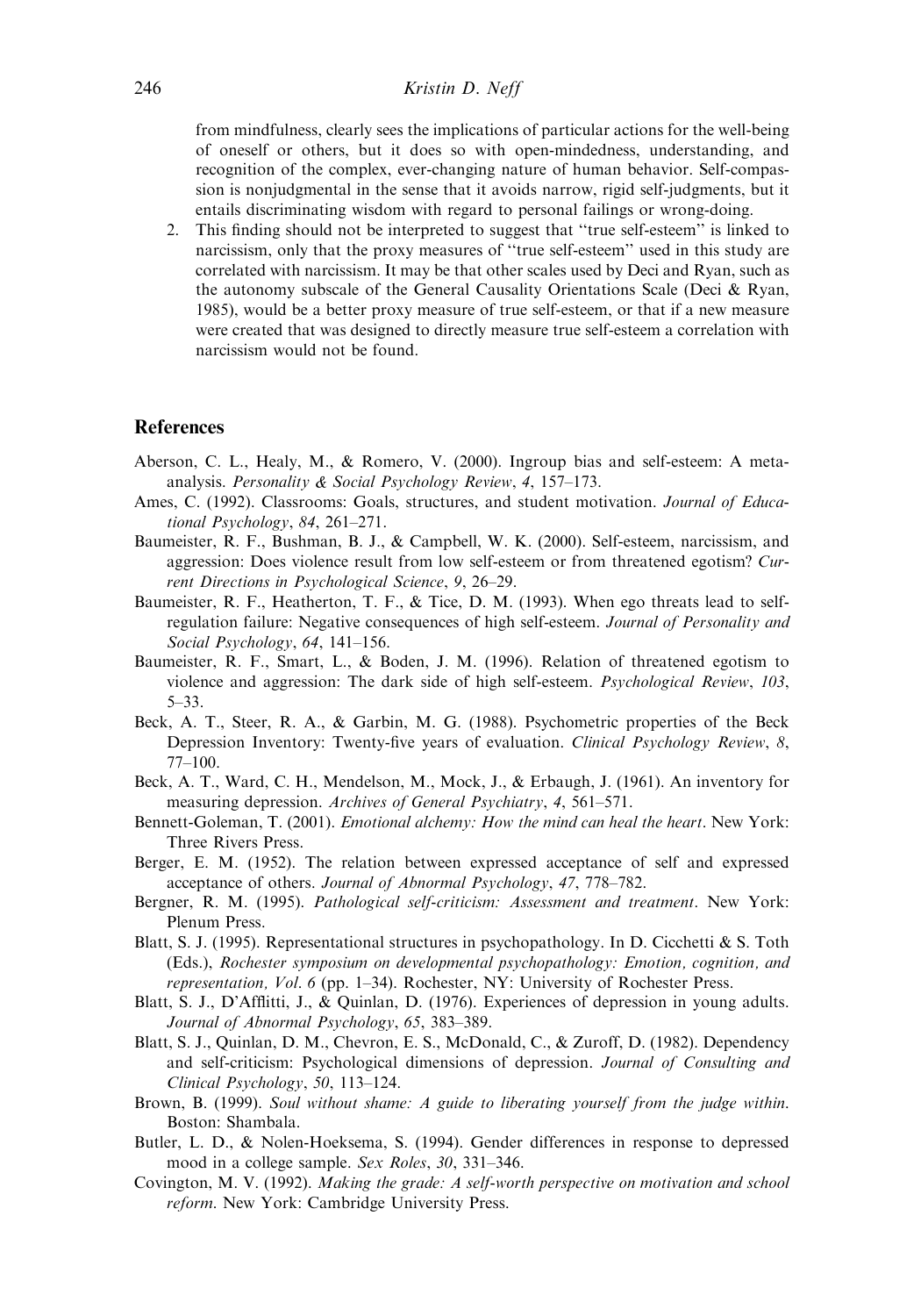- Crandall, R. (1973). The measurement of self-esteem and related constructs. In J. P. Robinson & P. R. Shaver (Eds.), Measures of social psychological attitudes (pp. 45–167). Ann Arbor, MI: Institute for Social Research.
- Cross, S. E., & Madson, L. (1997). Models of the self: Self-construals and gender. Psychological Bulletin, 122, 5–37.
- Crowne, D. P., & Marlowe, D. (1960). A scale of social desirability independent of psychopathology. Journal of Consulting Psychology, 24, 349–354.
- Damon, W. (1995). Greater expectations: Overcoming the culture of indulgence in America's homes and schools. New York: Free Press.
- Deaux, K., & Kite, M. (1993). Gender stereotypes. In F. L. Denmark & M. A. Paludi (Eds.), Psychology of women. Westport, CT: Greenwood Press.
- Deci, E. L., & Ryan, R. M. (1985). The general causality orientations scale: Self-determination in personality. Journal of Research in Personality, 19, 109–134.
- Deci, E. L., & Ryan, R. M. (1995). Human autonomy: The basis for true self-esteem. In M. H. Kernis (Ed.), Efficacy, agency, and self-esteem (pp. 31–49). New York: Plenum Press.
- Diener, E. (2000). Subjective well-being: The science of happiness and a proposal for a national index. American Psychologist, 55, 34–43.
- Diener, E., Emmons, R. A., Larsen, R. J., & Griffin, S. (1985). The satisfaction with life scale. Journal of Personality Assessment, 49, 71–75.
- Eisenberg, N., & Lennon, R. (1983). Sex differences in empathy and related capacities. Psychological Bulletin, 9, 100–131.
- Enos, M. M. (2001). The impact of negation in survey research. Unpublished doctoral dissertation. The University of Chicago.
- Epstein, M. D. (1995). Thoughts without a thinker. New York: Basic Books.
- Finn, C. E. (1990). Narcissus goes to school. Commentary, 89, 40–45.
- Finney, S. J. (2001). A comparison of the psychometric properties of negatively and positively worded questionnaire items. Unpublished doctoral dissertation. The University of Nebraska, Lincoln.
- Fischer, D. G., & Fick, C. (1993). Measuring social desirability: Short forms of the Marlowe-Crowne social desirability scale. Educational & Psychological Measurement, 53, 417–425.
- Folkman, S., & Moskowitz, J. T. (2000). Stress, positive emotion, and coping. Current Directions in Psychological Science, 9(4), 115–118.
- Gallagher, S., & Shear, J. (Eds). *Models of the self.* Thorverton, UK: Imprint Academic.
- Gilligan, C. (1988). Remapping the moral domain: New images of self in relationship. In C. Gilligan, J. Ward, & J. Taylor (Eds.), Mapping the moral domain (pp. 3–19). Cambridge, MA: Harvard University Press.
- Goldstein, J., & Kornfield, J. (1987). Seeking the heart of wisdom: The path of insight meditation. Boston: Shambhala.
- Gunaratana, V. H. (1993). Mindfulness in plain English. Somerville, MA: Wisdom Publications.
- Hanh, T. N. (1976). The miracle of mindfulness. Boston: Beacon Press.
- Hanh, T. N. (1997). Teachings on love. Berkeley, CA: Parallax Press.
- Harter, S. (1999). The construction of the self: A developmental perspective. New York: Guilford.
- Hayes, S. C., Strosahl, K. D., & Wilson, K. G. (1999). Acceptance and commitment therapy: An experiential approach to behavior change. New York: Guilford.
- Hewitt, J. P. (1998). The myth of self-esteem: Finding happiness and solving problems in America. New York: St. Martin's.
- Ilardi, B. C., Leone, D., Kasser, R., & Ryan, R. M. (1993). Employee and supervisor ratings of motivation: Main effects and discrepancies associated with job satisfaction and adjustment in a factory setting. Journal of Applied Social Psychology, 23, 1789–1805.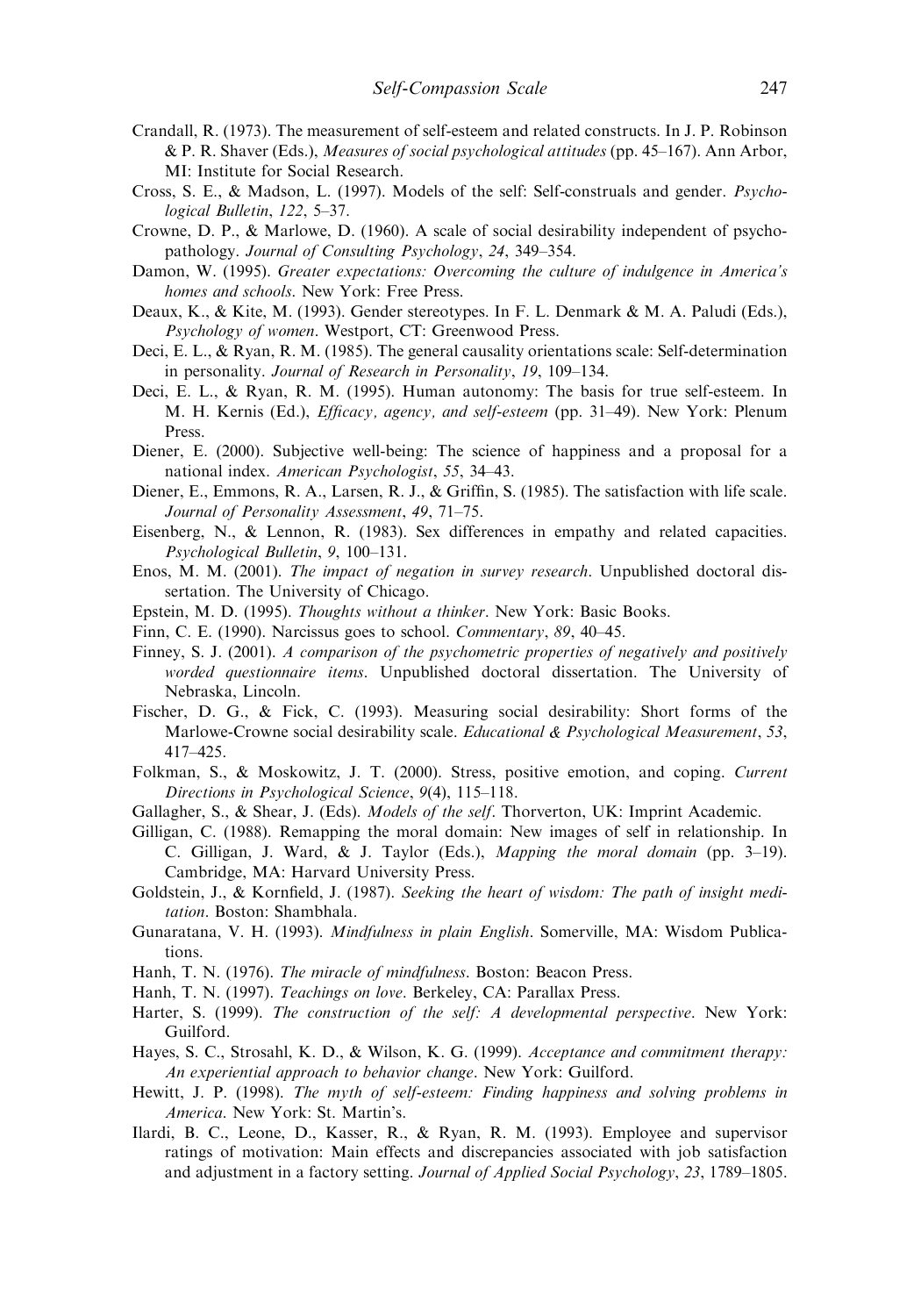- Isen, A. M. (2000). Some perspectives on positive affect and self-regulation. Psychological Inquiry, 11, 184–188.
- Kabat-Zinn, J. (1994). Wherever you go there you are. New York: Hyperion.
- Kabat-Zinn, J., & Chapman-Waldrop, A. (1988). Compliance with an outpatient stress reduction program: Rates and predictors of program completion. Journal of Behavioral Medicine, 11, 333–352.
- Kabat-Zinn, J., Massion, A. O., Kristeller, J., & Peterson, L. G. (1992). Effectiveness of a meditation-based stress reduction program in the treatment of anxiety disorders. American Journal of Psychiatry, 149, 936–943.
- Kasser, T., Davey, J., & Ryan, R. M. (1992). Motivation, dependability, and employee– supervisor discrepancies in psychiatric vocational rehabilitation settings. Rehabilitation Psychology, 37, 175–187.
- Kornfield, J. (1993). A path with heart. New York: Bantam Books.
- Langer, E., J. (1989). Mindfulness. Reading, MA: Addison-Wesley.
- Lazarus, R. S. (1993). From psychological stress to the emotions: A history of a changing outlook. Annual Review of Psychology, 44, 1–21.
- Leadbeater, B. J., Kuperminc, G. P., Blatt, S. J., & Hertzog, C. (1999). A multivariate model of gender differences in adolescents' internalizing and externalizing problems. Developmental Psychology, 35, 1268–1282.
- Lee, R. M., & Robbins, S. B. (1995). Measuring belongingness: The social connectedness and social assurance Scales. Journal of Counseling Psychology, 42, 232–241.
- Lee, R. M., & Robbins, S. B. (1998). The relationship between social connectedness and anxiety, self-esteem, and social identity. Journal of Counseling Psychology, 45, 338–345.
- Martin, J. R. (1997). Mindfulness: A proposed common factor. Journal of Psychotherapy Integration, 7, 291–312.
- McCarthy, C. J., Moller, N. P., & Fouladi, R. T. (2001). Continued attachment to parents: Its relationship to affect regulation and perceived stress among college students. Measurement and Evaluation in Counseling and Development, 33, 198–214.
- Molino, A. (Ed). (1998). The couch and the tree: Dialogues in psychoanalysis and Buddhism. New York: North Point Press.
- Muris, P., Merckelbach, H., & Horselenberg, R. (1996). Individual differences in thought suppression. The White Bear Suppression Inventory: Factor structure, reliability, validity, and correlates. Behaviour Research and Therapy, 34, 501–513.
- Neff, K. D. (2003). Self-compassion: An alternative conceptualization of a healthy attitude toward oneself. Self and Identity, 2, 85–102.
- Nolen-Hoeksema, S. (1987) Sex differences in unipolar depression: Evidence and theory. Psychological Bulletin, 101, 259–82.
- Nolen-Hoeksema, S. (1991). Responses to depression and their effects on the duration of depressive episodes. Journal of Abnormal Psychology, 100, 569–582.
- Nolen-Hoeksema, S., Larson, J., & Grayson, C. (1999). Explaining the gender difference in depressive symptoms. Journal of Personality and Social Psychology, 77, 1061–1072.
- Nolen-Hoeksema, S., & Morrow, J. (1991). A prospective study of depression and posttraumatic stress symptoms after a natural disaster: The 1989 Loma Prieta earthquake. Journal of Personality and Social Psychology, 61, 115–121.
- Raskin, R., & Hall, C. S. (1979). A narcissistic personality inventory. Psychological Reports, 45, 590.
- Raskin, R., Novacek, J., & Hogan, R. (1991). Narcissistic self-esteem management. Journal of Personality & Social Psychology, 60, 911–918.
- Raskin, R., & Terry, H. (1988). A principal components analysis of the Narcissistic Personality Inventory and further evidence of its construct validlity. Journal of Personality and Social Psychology, 54, 890–902.
- Rosenberg, M. (1965). Society and the adolescent self-image. Princeton, NJ: Princeton University Press.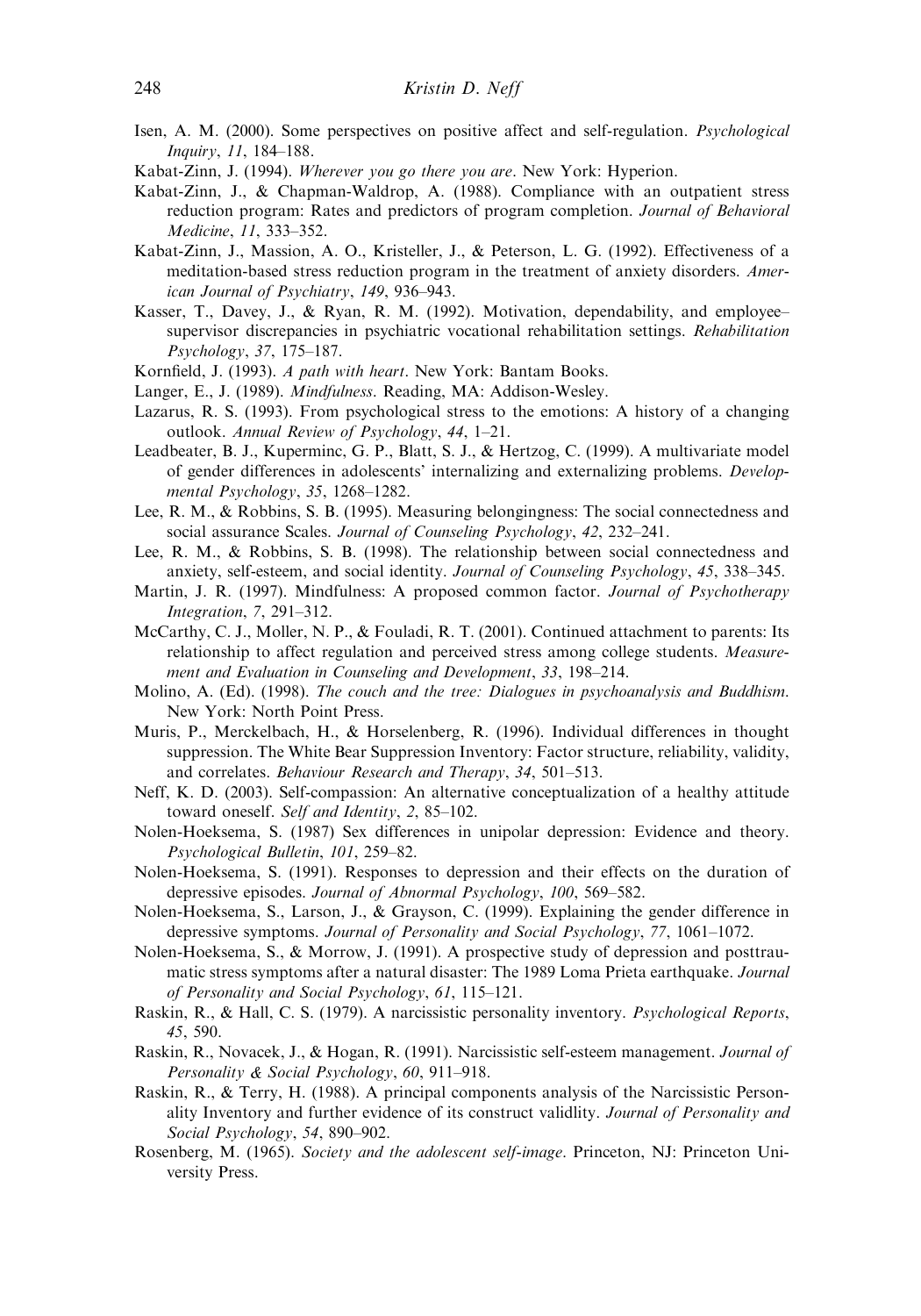- Rubin, J. B. (1996). Psychotherapy and Buddhism: Toward an integration. New York: Plenum Press.
- Rubin, T. I. (1975). Compassion and self-hate: An alternative to despair. New York: D. McKay.
- Salovey, P., & Mayer, J. D. (1990). Emotional intelligence. *Imagination, Cognition & Per*sonality, 9, 185–211.
- Salovey, P., Mayer, J. D., Goldman, S. L., Turvey, C., & Palfai, T. P. (1995). Emotional attention, clarity, and repair: Exploring emotional intelligence using the Trait Meta-Mood Scale. In J. W. Pennebaker (Ed.), *Emotion, disclosure, & health* (pp. 125–154). Washington, DC: American Psychological Association.
- Salzberg, S. (1997). Lovingkindness: The revolutionary art of happiness. Boston: Shambala.
- Scheff, T. J. (1981). The distancing of emotion in psychotherapy. *Psychotherapy: Theory*, Research & Practice, 18, 46–53.
- Sedikides, C. (1993). Assessment, enhancement, and verification determinants of the selfevaluation process. Journal of Personality and Social Psychology, 65, 317–338.
- Seligman, M. E. (1995). The optimistic child. Boston: Houghton Mifflin.
- Seligman, M. E., & Csikzentmihalyi, M. (2000). Positive psychology: An introduction. American Psychologist, 55, 5–14.
- Sheldon, K. M. (1995). Creativity and self-determination in personality. Creativity Research Journal, 8, 61–72.
- Sheldon, K. M., & King, L. (2001). Why positive psychology is necessary. American Psychologist, 56, 216–217.
- Sheldon, K. M., Ryan, R. M., & Reis, H. (1996). What makes for a good day? Competence and autonomy in the day and in the person. Personality and Social Psychology Bulletin, 22, 1270–1279.
- Slaney, R. B., Mobley, M., Trippi, J., Ashby, J. S., & Johnson, D. P. (1996). The Almost Perfect Scale—Revised. Unpublished manuscript, The Pennsylvania State University.
- Slaney, R. B., Rice, K. G., & Ashby, J. S. (in press). A programmatic approach to measuring perfectionism: The Almost Perfect Scales. In G. L. Flett & P. L. Hewitt (Eds.), Perfectionism: Theory, research, and treatment. Washington, DC: American Psychological Association.
- Spielberger, C. D., Gorsuch, R. L., & Lushene, R. E. (1970). STAI Manual for the State-Trait Anxiety Inventory. Palo Alto, CA: Consulting Psychologists Press.
- Stanton, A. L., Kirk, S. B., Cameron, C. L., & Danoff-Burg, S. (2000). Coping through emotional approach: Scale construction and validation. Journal of Personality and Social Psychology, 78, 1150–1169.
- Strahan, R., & Gerbasi, K. C. (1972). Short, homogeneous versions of the Marlowe-Crowne social desirability scale. Journal of Clinical Psychology, 28, 191-193.
- Swann, W. B. (1990). To be adored or to be known?: The interplay of self-enhancement and self-verification. In E. T. Higgins  $\&$  R. M. Sorrento (Eds.), Handbook of motivation and cognition: Foundations of social behavior, Vol. 2 (pp. 408–448). New York: Guilford.
- Swann, W. B. (1996). Self-traps: The elusive quest for higher self-esteem. New York: Freeman.
- Taylor, S. E., & Brown, J. D. (1988). Illusion and well-being: A social psychological perspective on mental health. Psychological Bulletin, 103, 193–210.
- Teasdale, J. D., Segal, Z. V., Williams, J. M., Ridgeway, V. A., Soulsby, J. M., & Lau, M. A.  $(2000)$ . Prevention of relapse/recurrence in major depression by mindfulness-based cognitive therapy. Journal of Consulting & Clinical Psychology, 68, 615–623.
- Watson, G., Batchelor, S., & Claxton, G. (Eds.), (1999). The psychology of awakening, London: Rider.
- Watson, P. J., & Hickman, S. E. (1995). Narcissism, self-esteem, and parental nurturance. Journal of Psychology, 129, 61–74.
- Wegner, D. M., & Zanakos, S. (1994). Chronic thought suppression. Journal of Personality, 62, 615–640.